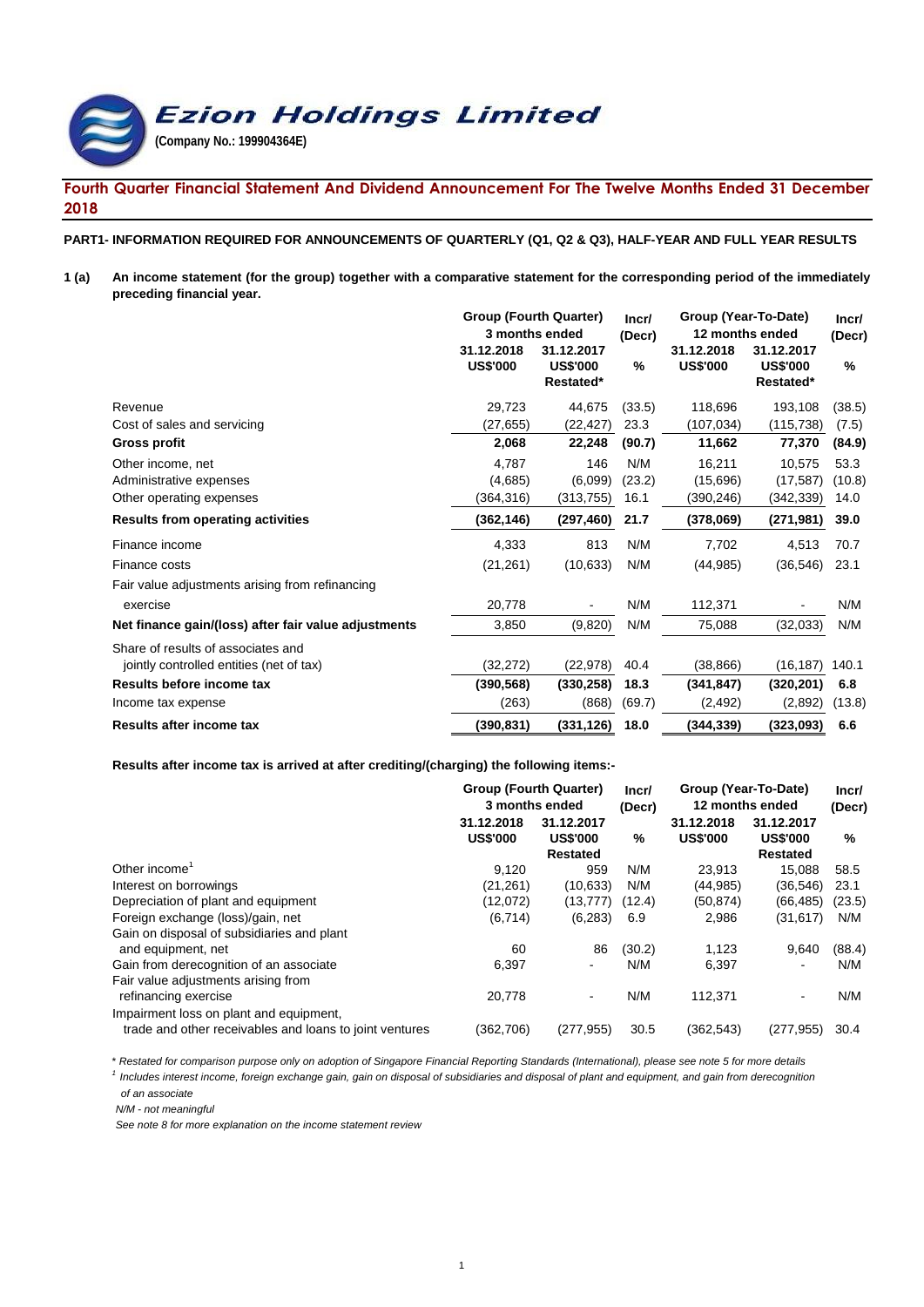**1(b)(i) Statement of financial position (for the issuer and group), together with a comparative statement as at the end of the immediately preceding financial year.**

|                                           | Group                         |                                                  | Company                       |                               |  |
|-------------------------------------------|-------------------------------|--------------------------------------------------|-------------------------------|-------------------------------|--|
|                                           | 31.12.2018<br><b>US\$'000</b> | 31.12.2017<br><b>US\$'000</b><br><b>Restated</b> | 31.12.2018<br><b>US\$'000</b> | 31.12.2017<br><b>US\$'000</b> |  |
| <b>Non-current assets</b>                 |                               |                                                  |                               |                               |  |
| Plant and equipment                       | 919,069                       | 984,336                                          | 173                           | 179                           |  |
| <b>Subsidiaries</b>                       |                               |                                                  | 612,468                       | 1,041,595                     |  |
| Joint ventures                            | 95,888                        | 98,120                                           | 25,589                        | 66,897                        |  |
| Associates                                | 38,230                        | 80,817                                           | 35,606                        | 69,506                        |  |
| Other assets                              | 30,385                        | 75,517                                           | 4,266                         | 3,847                         |  |
|                                           | 1,083,572                     | 1,238,790                                        | 678,102                       | 1,182,024                     |  |
| <b>Current assets</b>                     |                               |                                                  |                               |                               |  |
| Trade receivables                         | 69,883                        | 81,524                                           | 4,909                         | 9,383                         |  |
| Other current assets                      | 137,455                       | 154,113                                          | 37,933                        | 97,014                        |  |
| Assets held for sale                      | 2,162                         | 9,350                                            |                               |                               |  |
| Cash and cash equivalents                 | 49,029                        | 46,469                                           | 9,237                         | 20,255                        |  |
|                                           | 258,529                       | 291,456                                          | 52,079                        | 126,652                       |  |
| <b>Total assets</b>                       | 1,342,101                     | 1,530,246                                        | 730,181                       | 1,308,676                     |  |
| <b>Equity</b>                             |                               |                                                  |                               |                               |  |
| Share capital                             | 930,509                       | 648,940                                          | 930,509                       | 648,940                       |  |
| Perpetual securities                      | 14,938                        | 116,499                                          | 14,938                        | 116,499                       |  |
| Redeemable exchangeable preference shares | 23,464                        | 23,464                                           |                               |                               |  |
| Reserves                                  | 3,140                         | 3,259                                            | (767)                         | (529)                         |  |
| <b>Accumulated losses</b>                 | (1,226,803)                   | (892, 850)                                       | (1,594,334)                   | (455, 058)                    |  |
| <b>Total equity</b>                       | (254, 752)                    | (100, 688)                                       | (649, 654)                    | 309,852                       |  |
| <b>Non-current liabilities</b>            |                               |                                                  |                               |                               |  |
| <b>Financial liabilities</b>              | 1,276,064                     | 13                                               | 822,735                       | 13                            |  |
| Notes payable                             | 118,701                       | 361,501                                          | 118,701                       | 361,501                       |  |
| Other payables                            | 29,760                        | 26,355                                           | 85,046                        | 78,941                        |  |
|                                           | 1,424,525                     | 387,869                                          | 1,026,482                     | 440,455                       |  |
| <b>Current liabilities</b>                |                               |                                                  |                               |                               |  |
| Trade payables                            | 72,333                        | 89,057                                           | 69                            | 102                           |  |
| Other payables                            | 77,572                        | 100,217                                          | 340,328                       | 331,673                       |  |
| <b>Financial liabilities</b>              | 12,246                        | 1,002,537<br>44,890                              | 9,246                         | 177,994<br>44,890             |  |
| Notes payable<br>Provision for taxation   | 10,177                        | 6,364                                            | 3,710                         | 3,710                         |  |
|                                           | 172,328                       | 1,243,065                                        | 353,353                       | 558,369                       |  |
| <b>Total liabilities</b>                  | 1,596,853                     | 1,630,934                                        | 1,379,835                     | 998,824                       |  |
| <b>Total equity and liabilities</b>       | 1,342,101                     | 1,530,246                                        | 730,181                       | 1,308,676                     |  |
|                                           |                               |                                                  |                               |                               |  |

*See note 8 for more explanation on the statement of financial position review*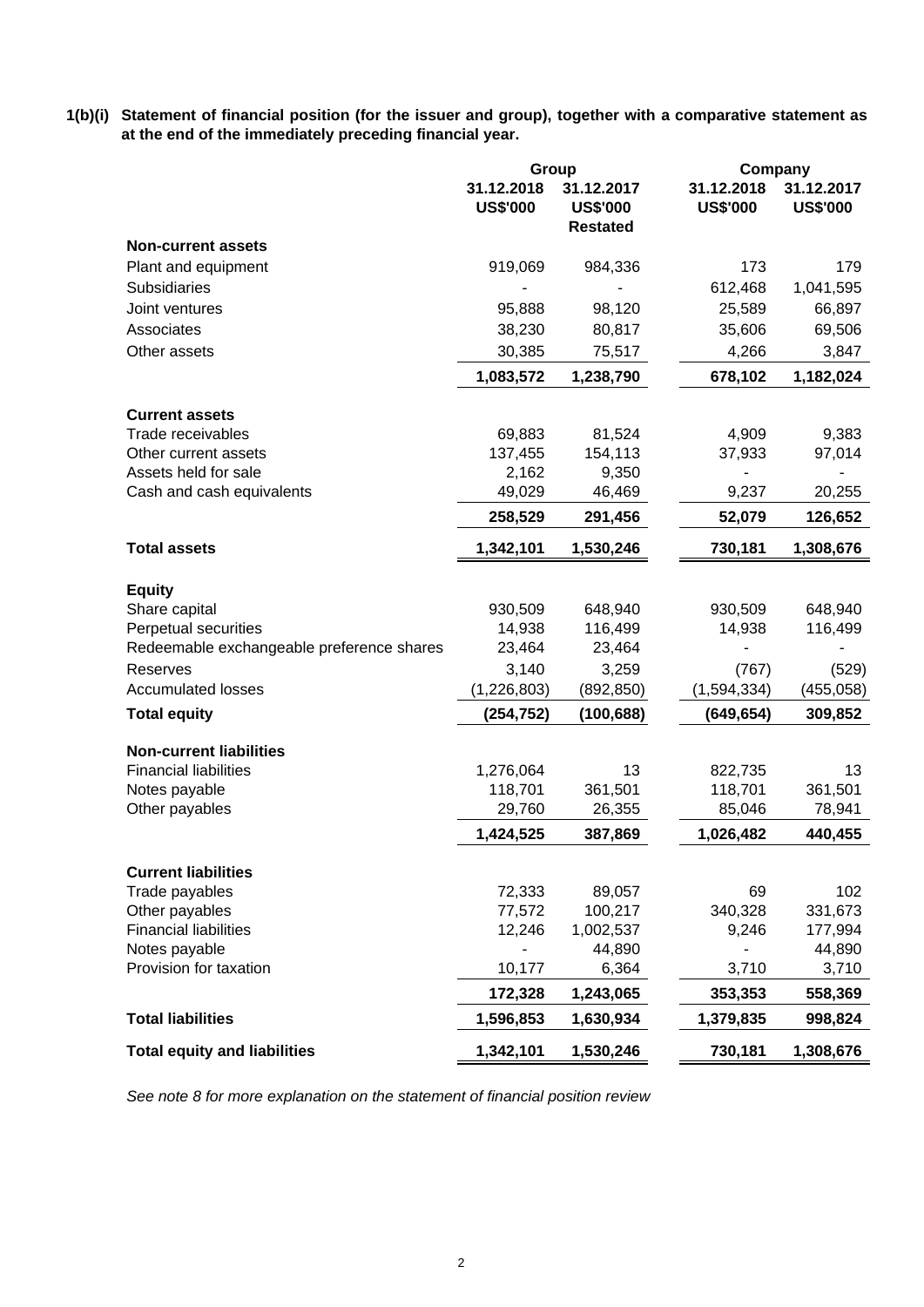#### **1(b)(ii) Aggregate amount of group's borrowings and debt securities.**

**Amount repayable in one year or less, or on demand**

| As at 31.12.2018     |          |  |  |  |  |
|----------------------|----------|--|--|--|--|
| Unsecured<br>Secured |          |  |  |  |  |
| US\$'000             | US\$'000 |  |  |  |  |
| 3,611                | 8,635    |  |  |  |  |

|          | As at 31.12.2018 | As at 31.12.2017 |           |
|----------|------------------|------------------|-----------|
| Secured  | Unsecured        | Secured          | Unsecured |
| US\$'000 | US\$'000         | US\$'000         | US\$'000  |
| 3.611    | 8,635            | 944.596          | 102,831   |

**Amount repayable after one year**

| As at 31.12.2018     |          |  |  |  |
|----------------------|----------|--|--|--|
| Secured<br>Unsecured |          |  |  |  |
| US\$'000             | US\$'000 |  |  |  |
| 1,276,064<br>118.701 |          |  |  |  |

| As at 31.12.2018 |           | As at 31.12.2017 |                          |           |
|------------------|-----------|------------------|--------------------------|-----------|
| Secured          | Unsecured |                  | Secured                  | Unsecured |
| US\$'000         | US\$'000  |                  | US\$'000                 | US\$'000  |
| 1,276,064        | 118,701   |                  | $\overline{\phantom{0}}$ | 361,514   |

### **Details of any collateral**

The Group's vessels are pledged to financial institutions as security for the term loans.

Included in cash and cash equivalents an amount of US\$37,626,000 (31 December 2017: US\$42,182,000) being restricted or earmarked by the banks for various facilities granted.

# **1(b)(iii) Statement of comprehensive income for three months ended 31 December 2018**

|                                                                                                                                                 | <b>Group (Fourth Quarter)</b><br>3 months ended |                                                  | Group (Year-To-Date)<br>12 months ended<br>Incr/ |                               |                                                  | Incr/       |
|-------------------------------------------------------------------------------------------------------------------------------------------------|-------------------------------------------------|--------------------------------------------------|--------------------------------------------------|-------------------------------|--------------------------------------------------|-------------|
|                                                                                                                                                 | 31.12.2018<br><b>US\$'000</b>                   | 31.12.2017<br><b>US\$'000</b><br><b>Restated</b> | (Decr)<br>℅                                      | 31.12.2018<br><b>US\$'000</b> | 31.12.2017<br><b>US\$'000</b><br><b>Restated</b> | (Decr)<br>℅ |
| Results after income tax                                                                                                                        | (390, 831)                                      | (331, 126)                                       | 18.0                                             | (344, 339)                    | (323,093)                                        | 6.6         |
| Other comprehensive income                                                                                                                      |                                                 |                                                  |                                                  |                               |                                                  |             |
| <u>Items that may be reclassified subsequently to profit</u><br>or loss:                                                                        |                                                 |                                                  |                                                  |                               |                                                  |             |
| Translation differences relating to financial<br>statements of foreign operations<br>Share of foreign currency translation differences          | (1, 475)                                        | (677)                                            | N/M                                              | (335)                         | (684)                                            | (51.0)      |
| of joint venture and associates                                                                                                                 | (1)                                             | -                                                | N/M                                              | 788                           |                                                  | N/M         |
| Exchange differences on monetary items forming<br>part of net investment in foreign operations<br>Effective portion of changes in fair value of | (334)                                           | 441                                              | N/M                                              | (334)                         | 4,478                                            | N/M         |
| cash flow hedges                                                                                                                                | (244)                                           | 951                                              | N/M                                              | (238)                         | 1,006                                            | N/M         |
| Other comprehensive (loss)/income                                                                                                               |                                                 |                                                  |                                                  |                               |                                                  |             |
| for the period/year                                                                                                                             | (2,054)                                         | 715                                              | N/M                                              | (119)                         | 4,800                                            | N/M         |
| Total comprehensive loss for the period/year                                                                                                    | (392,885)                                       | (330, 411)                                       | 18.9                                             | (344, 458)                    | (318, 293)                                       | 8.2         |
| Attributable to:                                                                                                                                |                                                 |                                                  |                                                  |                               |                                                  |             |
| Owners of the Company                                                                                                                           | (392,885)                                       | (330, 411)                                       | 18.9                                             | (344,458)                     | (318, 293)                                       | 8.2         |

Note :

There are no tax effects relating to each component of other comprehensive income for the period/year.

*N/M - not meaningful*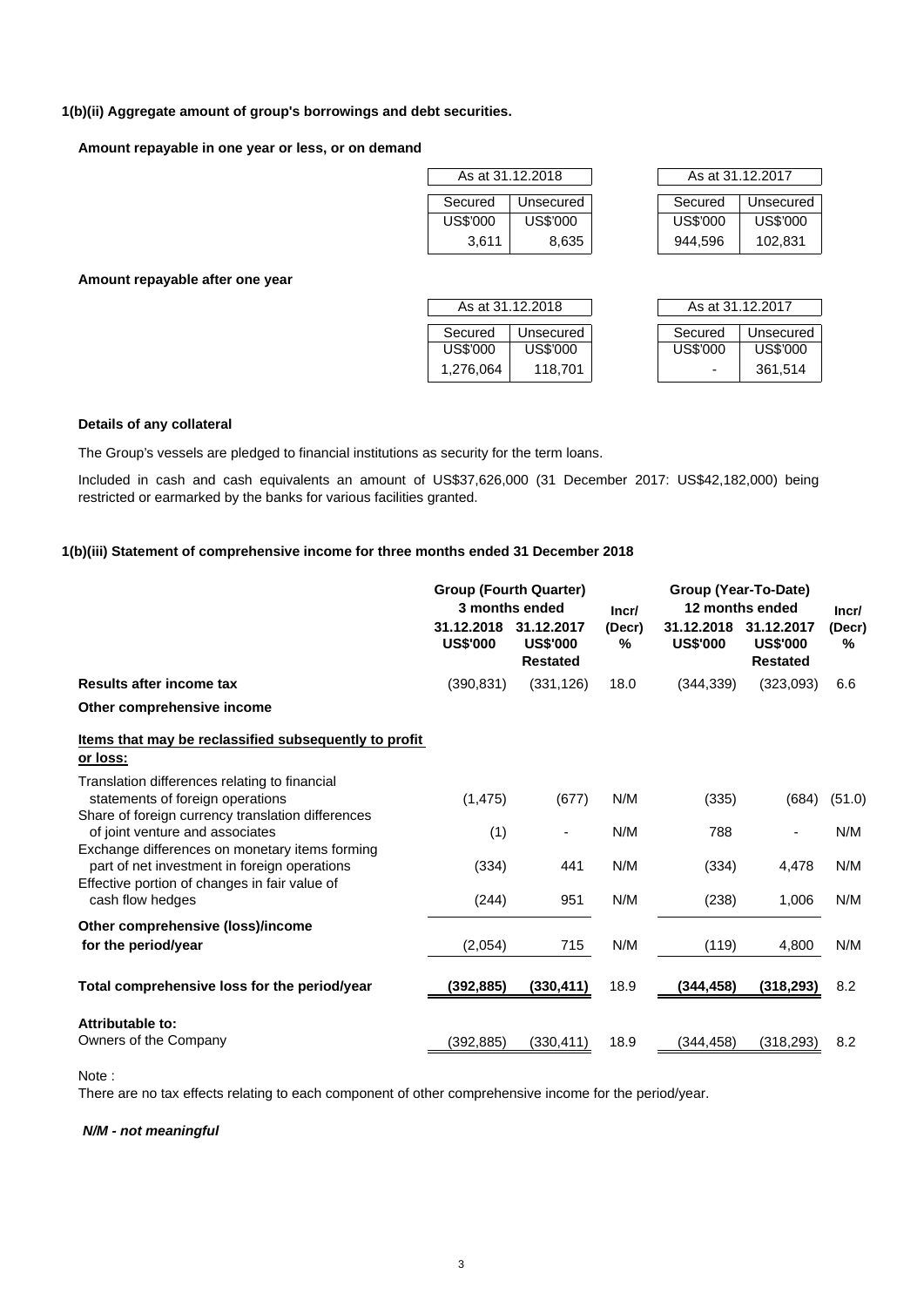1(c) Statement of cash flows (for the group), together with a comparative statement for the corresponding period of the **immediately preceding financial year.**

|                                                                                                                  |                 | <b>Group (Fourth Quarter)</b><br>3 months ended             |                               | Group (Year-To-Date)<br>12 months ended          |  |  |
|------------------------------------------------------------------------------------------------------------------|-----------------|-------------------------------------------------------------|-------------------------------|--------------------------------------------------|--|--|
|                                                                                                                  | <b>US\$'000</b> | 31.12.2018 31.12.2017<br><b>US\$'000</b><br><b>Restated</b> | 31.12.2018<br><b>US\$'000</b> | 31.12.2017<br><b>US\$'000</b><br><b>Restated</b> |  |  |
| Cash flows from operating activities                                                                             |                 |                                                             |                               |                                                  |  |  |
| Results after income tax<br>Adjustments for:                                                                     | (390, 831)      | (331, 126)                                                  | (344, 339)                    | (323,093)                                        |  |  |
| Income tax expense                                                                                               | 263             | 868                                                         | 2,492                         | 2,892                                            |  |  |
| Depreciation expense                                                                                             | 12,072          | 13,777                                                      | 50,874                        | 66,485                                           |  |  |
| Fair value adjustments arising from refinancing exercise                                                         | (20, 778)       |                                                             | (112, 371)                    |                                                  |  |  |
| Gain on disposal of subsidiaries and plant and equipment                                                         | (60)            | (86)                                                        | (1, 123)                      | (9,640)                                          |  |  |
| Gain on derecognition of an associate                                                                            | (6, 397)        |                                                             | (6, 397)                      |                                                  |  |  |
| Foreign exchange loss/(gain), net                                                                                | 6,714           | 6,283                                                       | (2,986)                       | 31,617                                           |  |  |
| Finance income                                                                                                   | (4, 333)        | (813)                                                       | (7, 702)                      | (4, 513)                                         |  |  |
| Finance costs                                                                                                    | 21,261          | 10,633                                                      | 44,985                        | 36,546                                           |  |  |
| Financial guarantee income provided to joint ventures<br>Impairment loss on plant and equipment, trade and other |                 |                                                             |                               | (36)                                             |  |  |
| receivables, and loans to joint ventures                                                                         | 362,706         | 277,955                                                     | 362,543                       | 277,955                                          |  |  |
| Equity-settled share-based payment transactions                                                                  | 353             | 347                                                         | 791                           | 1,325                                            |  |  |
| Share of results of associates and jointly controlled entities                                                   | 32,272          | 22,978                                                      | 38,866                        | 16,187                                           |  |  |
| Operating cash flow before working capital changes                                                               | 13,242          | 816                                                         | 25,633                        | 95,725                                           |  |  |
| Changes in working capital:                                                                                      |                 |                                                             |                               |                                                  |  |  |
| Trade receivables and other assets                                                                               | (8, 259)        | 15,404                                                      | 6,085                         | (1,460)                                          |  |  |
| Trade and other payables                                                                                         | (15, 531)       | 5,455                                                       | (3, 487)                      | (28, 836)                                        |  |  |
| Cash generated from operating activities                                                                         | (10, 548)       | 21,675                                                      | 28,231                        | 65,429                                           |  |  |
| Income tax paid                                                                                                  | (263)           | (897)                                                       | (2, 504)                      | (2,811)                                          |  |  |
| Net cash (used in)/generated from operating activities                                                           | (10, 811)       | 20,778                                                      | 25,727                        | 62,618                                           |  |  |
|                                                                                                                  |                 |                                                             |                               |                                                  |  |  |
| Cash flows from investing activities                                                                             |                 |                                                             |                               |                                                  |  |  |
| Purchase of plant and equipment                                                                                  | (54, 279)       | (5,684)                                                     | (68, 411)                     | (35, 875)                                        |  |  |
| Proceeds from disposal of plant and equipment                                                                    |                 | 603                                                         |                               | 603                                              |  |  |
| Proceeds from disposal of assets held for sale                                                                   |                 |                                                             | 8,378                         |                                                  |  |  |
| Advance payments for purchase of plant and equipment                                                             |                 | (815)                                                       |                               | (19, 124)                                        |  |  |
| Investments in joint ventures                                                                                    |                 | 36                                                          | (125,050)                     | (4, 440)                                         |  |  |
| Investments in associate                                                                                         |                 |                                                             |                               | (14, 653)                                        |  |  |
| Interest received                                                                                                | 1,643           | 616                                                         | 3,782                         | 2,915<br>(70, 574)                               |  |  |
| Net cash used in investing activities                                                                            | (52, 636)       | (5, 244)                                                    | (181, 301)                    |                                                  |  |  |
| Cash flows from financing activities                                                                             |                 |                                                             |                               |                                                  |  |  |
| Proceeds from borrowings                                                                                         | 71,418          | 2,076                                                       | 303,531                       | 39,862                                           |  |  |
| Repayment of borrowings                                                                                          | (1,084)         | (9, 391)                                                    | (132, 501)                    | (156,067)                                        |  |  |
| Net proceeds from issuance of ordinary shares                                                                    | ä,              |                                                             | 15,255                        |                                                  |  |  |
| Interest paid                                                                                                    | (12, 525)       | (9,059)                                                     | (26, 743)                     | (36, 858)                                        |  |  |
| Net cash from/(used) in financing activities                                                                     | 57,809          | (16, 374)                                                   | 159,542                       | (153,063)                                        |  |  |
| Net (decrease)/increase in cash and cash equivalents                                                             | (5,638)         | (840)                                                       | 3,968                         | (161, 019)                                       |  |  |
| Cash and cash equivalents at beginning of the period/year                                                        | 57,689          | 47,217                                                      | 46,469                        | 204,953                                          |  |  |
| Effect of exchange rate fluctuations                                                                             | (3,022)         | 92                                                          | (1,408)                       | 2,535                                            |  |  |
| Cash and cash equivalents at end of the period/year                                                              | 49,029          | 46,469                                                      | 49,029                        | 46,469                                           |  |  |

*See note 8 for explanation on the statement of cash flows review*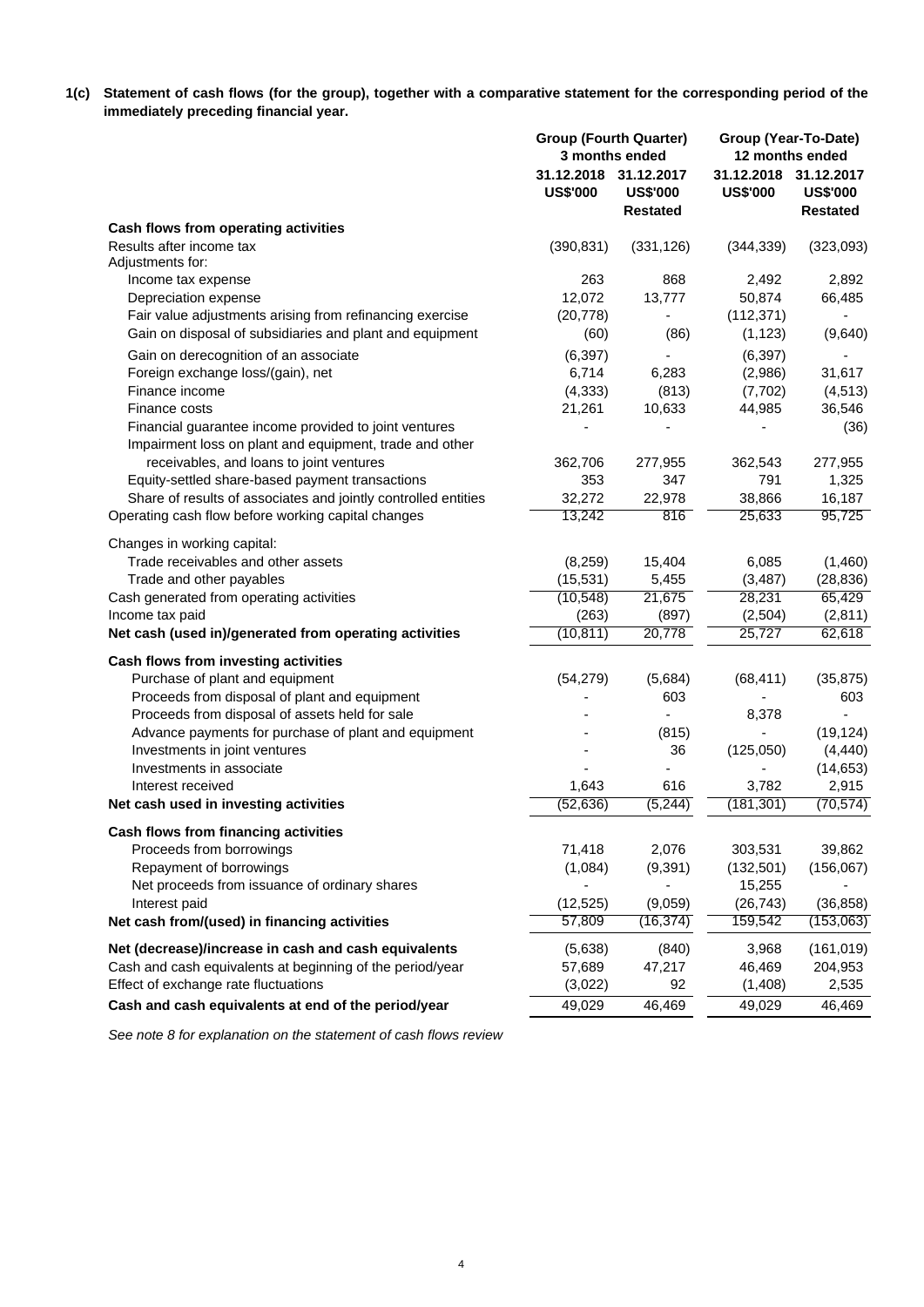1(d)(i) A statement (for the issuer and group) showing either (i) all changes in equity or (ii) changes in equity other than those arising from capitalisation issues and distributions to shareholders, together with a comparative statement for the corresponding period of the immediately **preceding financial year.**

|                                                                                                       | Share<br>capital         | Perpetual<br>securities | Redeemable<br>exchangeable<br>preference<br>shares | Treasury<br>shares                 | Foreign<br>currency<br>translation<br>reserve | Hedging<br>reserve       | <b>Statutory</b><br>reserve      | Accumulated<br>losses       | <b>Total equity</b>    |
|-------------------------------------------------------------------------------------------------------|--------------------------|-------------------------|----------------------------------------------------|------------------------------------|-----------------------------------------------|--------------------------|----------------------------------|-----------------------------|------------------------|
| <b>Group</b>                                                                                          | <b>US\$'000</b>          | <b>US\$'000</b>         | <b>US\$'000</b>                                    | <b>US\$'000</b>                    | <b>US\$'000</b>                               | <b>US\$'000</b>          | <b>US\$'000</b>                  | <b>US\$'000</b>             | <b>US\$'000</b>        |
| At 1 January 2017                                                                                     | 648,940                  | 116,499                 | 23,464                                             | (1,480)                            | (30,008)                                      | (55)                     | (6)                              | 558,030                     | 1,315,384              |
| Adoption of new/revised SFRS(I)*<br><b>Restated 1 January 2017</b>                                    | 648,940                  | 116,499                 | 23,464                                             | (1,480)                            | 30,008                                        | (55)                     | (6)                              | (1, 129, 693)<br>(571, 663) | (1,099,685)<br>215,699 |
| Total comprehensive loss<br>for the period                                                            |                          |                         |                                                    |                                    | 3,788                                         | 1,006                    | 6                                | (323,093)                   | (318, 293)             |
| Transactions with owners,<br>recognised directly in equity<br>Accrued perpetual securities            |                          |                         |                                                    |                                    |                                               |                          |                                  |                             |                        |
| distributions<br>Share-based payment                                                                  |                          |                         |                                                    |                                    |                                               |                          |                                  | (7,634)                     | (7,634)                |
| transactions<br>Share of associate's other                                                            |                          |                         |                                                    |                                    |                                               |                          |                                  | 1,325                       | 1,325                  |
| reserve                                                                                               |                          |                         |                                                    |                                    |                                               |                          | $\frac{1}{2}$                    | 8,215                       | 8,215                  |
| At 31 December 2017                                                                                   | 648,940                  | 116,499                 | 23,464                                             | (1,480)                            | 3,788                                         | 951                      | $\blacksquare$                   | (892, 850)                  | (100, 688)             |
| At 1 January 2018                                                                                     | 648,940                  | 116,499                 | 23,464                                             | (1,480)                            | 3,788                                         | 951                      |                                  | (892, 850)                  | (100, 688)             |
| Adoption of new/revised SFRS(I)*                                                                      | $\overline{a}$           |                         |                                                    | $\overline{\phantom{a}}$           | ÷,                                            | $\overline{\phantom{a}}$ |                                  | (2,306)                     | (2,306)                |
| <b>Restated 1 January 2018</b><br>Total comprehensive income                                          | 648,940                  | 116,499                 | 23,464                                             | (1,480)                            | 3,788                                         | 951                      | $\blacksquare$                   | (895, 156)                  | (102, 994)             |
| for the period                                                                                        |                          |                         |                                                    |                                    | 119                                           | (238)                    |                                  | (344, 339)                  | (344, 458)             |
| Transactions with owners,<br>recognised directly in equity                                            |                          |                         |                                                    |                                    |                                               |                          |                                  |                             |                        |
| Issue of shares                                                                                       | 206,716                  |                         |                                                    |                                    |                                               |                          |                                  |                             | 206,716                |
| Redemption of perpetual securities                                                                    | $\overline{\phantom{a}}$ | (26, 708)               |                                                    |                                    |                                               |                          |                                  | 11,041                      | (15,667)               |
| Issue of shares from conversion<br>of perpetual securities<br>Accrued perpetual securities            | 74,853                   | (74, 853)               |                                                    |                                    |                                               |                          |                                  |                             | L,                     |
| distributions<br>Share-based payment                                                                  |                          |                         |                                                    |                                    |                                               |                          |                                  | 860                         | 860                    |
| transactions                                                                                          |                          |                         |                                                    | $\blacksquare$                     | -                                             | $\overline{\phantom{a}}$ | $\blacksquare$                   | 791                         | 791                    |
| At 31 December 2018                                                                                   | 930,509                  | 14,938                  | 23,464                                             | (1,480)                            | 3,907                                         | 713                      | $\blacksquare$                   | (1, 226, 803)               | (254, 752)             |
|                                                                                                       |                          |                         | Share<br>capital                                   | Perpetual<br>securities            | <b>Treasury</b><br>shares                     | Hedging<br>reserve       | <b>Statutory</b><br>reserve      | Accumulated<br>losses       | <b>Total equity</b>    |
| Company                                                                                               |                          |                         | <b>US\$'000</b>                                    | <b>US\$'000</b>                    | <b>US\$'000</b>                               | <b>US\$'000</b>          | <b>US\$'000</b>                  | <b>US\$'000</b>             | <b>US\$'000</b>        |
|                                                                                                       |                          |                         |                                                    |                                    |                                               |                          |                                  |                             |                        |
| At 1 January 2017                                                                                     |                          |                         | 648,940                                            | 116,499                            | (1,480)                                       | (55)                     | (6)                              | 798                         | 764,696                |
| Total comprehensive loss for the period<br>Transactions with owners,<br>recognised directly in equity |                          |                         |                                                    | $\overline{\phantom{a}}$           | İ.                                            | 1,006                    | 6                                | (449, 547)                  | (448, 535)             |
| Accrued perpetual securities distributions                                                            |                          |                         |                                                    | ÷,                                 |                                               |                          |                                  | (7,634)                     | (7,634)                |
| Share-based payment transactions                                                                      |                          |                         | ٠                                                  | ٠                                  | $\overline{\phantom{a}}$                      | $\overline{\phantom{a}}$ | $\frac{1}{2}$                    | 1,325                       | 1,325                  |
| At 31 December 2017                                                                                   |                          |                         | 648,940                                            | 116,499                            | (1,480)                                       | 951                      | $\blacksquare$                   | (455, 058)                  | 309,852                |
| At 1 January 2018<br>Adoption of new/revised SFRS(I)                                                  |                          |                         | 648,940                                            | 116,499                            | (1,480)                                       | 951                      |                                  | (455, 058)                  | 309,852                |
| Total comprehensive income for the period                                                             |                          |                         |                                                    | ٠                                  | ÷,                                            | (238)                    |                                  | (1, 151, 968)               | (1, 152, 206)          |
| Transactions with owners,<br>recognised directly in equity                                            |                          |                         |                                                    |                                    |                                               |                          |                                  |                             |                        |
| Issue of shares                                                                                       |                          |                         | 206,716                                            | $\qquad \qquad \blacksquare$       |                                               |                          |                                  |                             | 206,716                |
| Redemption of perpetual securities                                                                    |                          |                         |                                                    | (26, 708)                          |                                               |                          |                                  | 11,041                      | (15,667)               |
| Issue of shares from conversion<br>of perpetual securities                                            |                          |                         | 74,853                                             | (74, 853)                          |                                               |                          |                                  | ٠                           | ÷,                     |
| Accrued perpetual securities distributions                                                            |                          |                         | ٠                                                  | ä,                                 | $\overline{\phantom{a}}$                      |                          |                                  | 860                         | 860                    |
| Share-based payment transactions<br>At 31 December 2018                                               |                          |                         | $\overline{\phantom{a}}$<br>930,509                | $\overline{\phantom{a}}$<br>14,938 | ٠<br>(1,480)                                  | ٠<br>713                 | $\blacksquare$<br>$\blacksquare$ | 791<br>(1, 594, 334)        | 791<br>(649, 654)      |

*\* Please see note 5 for impact of adoption of Singapore Financial Reporting Standards (International)*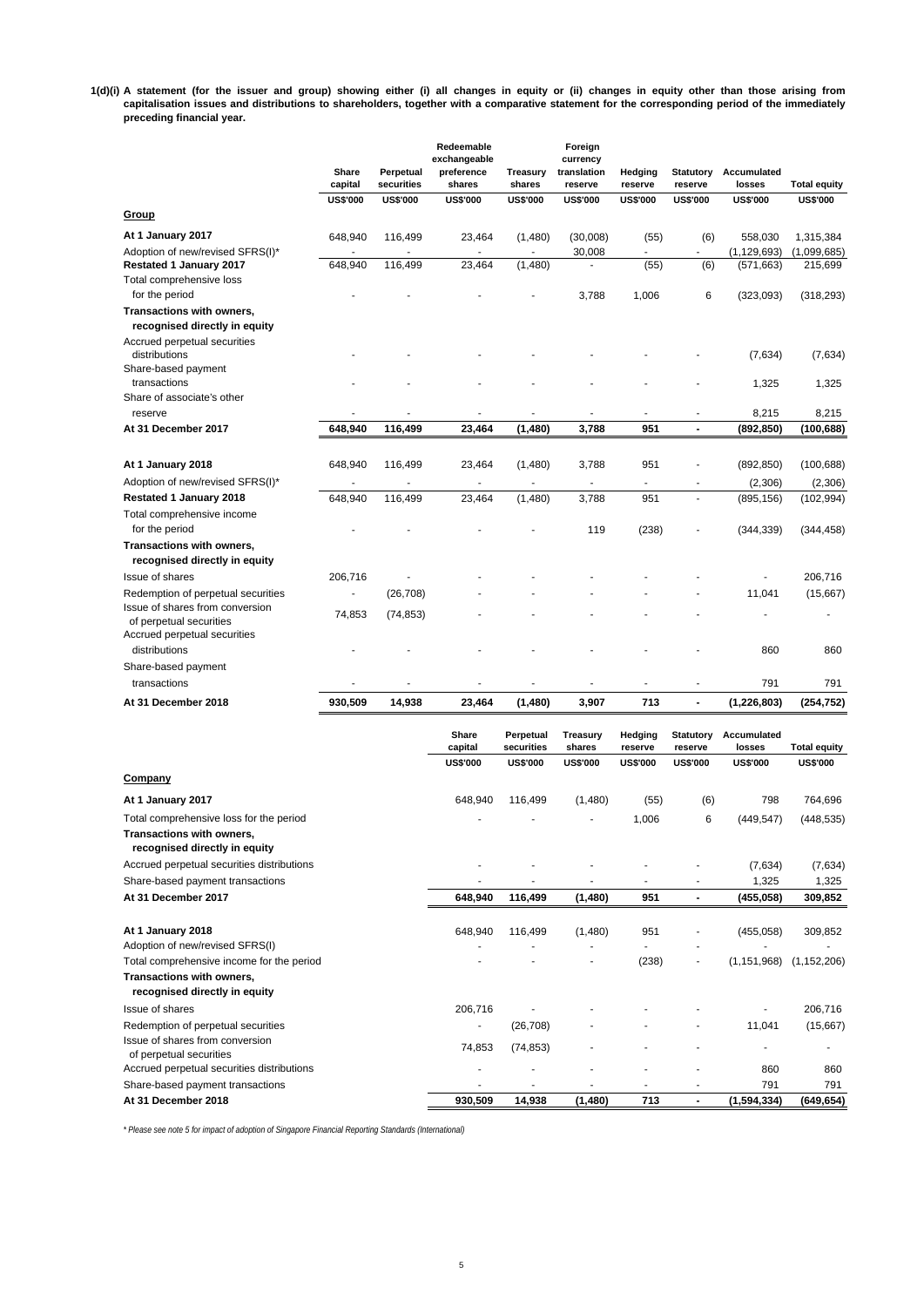1(d)(ii) Details of any changes in the company's share capital arising from rights issue, bonus issue, share buy-backs, exercise of share options or warrants, conversion of other issues of equity securities, issue of shares for cash or as consideration for acquisition or for any other purpose since the end of the previous period reported on. State also the number of shares that may be issued on conversion of all the outstanding convertibles, as well as the number of shares held as treasury shares and subsidiary holdings, if any, against the percentage of aggregate number of treasury shares and subsidiary holdings against the total number of issued shares outstanding in a class that is listed as at the end of the current financial period reported on and as at the end of the corresponding period of the immediately preceding financial **year.**

During the second quarter of 2018, pursuant to the implementation of the refinancing exercise and the subscription agreement dated 5 April 2018, the Company had issued 1,259,791,449 ordinary shares and 222,031,794 ordinary shares at an issue price of S\$0.2487 per share and S\$0.2763 per share respectively. Considerations from these new shares amounting to approximately US\$284.2 million were used for settlement of outstanding notes payable and other liabilities of the Company incurred during and prior to the refinancing exercise.

The Company had also issued 96,153,000 new shares at an issue price of S\$0.208 per share. The proceeds from the placement of the shares, which amounted to approximately US\$15.3 million are to be used forbusiness expansion, repayment of certain secured borrowings and general working capital purposes.

During the third quarter of 2018, pursuant to the implementation of the refinancing exercise and the subscription agreement dated 5 April 2018, the Company had issued 55,058,329 ordinary shares at an issue price of S\$0.2763 per share. Considerations from these new shares amounting to approximately US\$11.4 million were used for settlement of outstanding notes payable and other liabilities of the Company incurred during and prior to the refinancing exercise.

During the fourth quarter of 2018, pursuant to the implementation of the refinancing exercise and the subscription agreement dated 5 April 2018, the Company had issued 904,813 ordinary shares at an issue price of S\$0.2763 per share. Considerations from these new shares amounting to approximately US\$183,000 were used for settlement of outstanding notes payable of the Company prior to the refinancing exercise.

All the above newly issued shares rank pari passu in all respects with the previously issued shares.

As at 31 December 2018, the share capital less treasury shares of the Company was 3,707,782,790 ordinary shares (3,710,966,790 issued ordinary shares less 3,184,000 treasury shares). As at 31 December 2017, the share capital less treasury shares of the Company was 2,073,843,405 ordinary shares (2,077,027,405 issued ordinary shares less 3,184,000 treasury shares).

As at 31 December 2018, the Company had S\$138.1 million of outstanding convertible bonds and perpetual securities available for conversion into 499,638,075 ordinary shares of the Company (the conversion price is reset every six months). In addition, there were 300 redeemable exchangeable preference shares in a subsidiary available for exchange to 19,787,830 ordinary shares of the Company. As at 31 December 2017, there were 300 redeemable exchangeable preference shares in a subsidiary available for exchange to 19,787,830 ordinary shares of the Company.

There were no subsidiary holdings as at 31 December 2018 and 31 December 2017.

#### 1(d)(iii) To show the total number of issued shares excluding treasury shares as at the end of the current financial period and as **at the end of the immediately preceding year.**

As at 31 December 2018, the issued and paid up share capital excluding treasury shares of the Company comprised 3,707,782,790 (31 December 2017: 2,073,843,405) ordinary shares.

As at 31 December 2018, subsidiary of the Company has 300 (31 December 2017: 300) redeemable exchangeable preference shares outstanding.

#### **1(d)(iv) A statement showing all sales, transfers, disposal, cancellation and/or use of treasury shares as at the end of the current**

The movement of treasury shares are as follows: As at 1 January 2018 = 3,184,000 shares Purchase of treasury shares during the period = Nil Transfer of treasury shares during the period  $=$  Nil As at 31 December 2018 = 3,184,000 shares

**1(d)(v) A statement showing all sales, transfers, cancellation and/or use of subsidiary holdings as at the end of the current**

Not applicable.

#### **2. Whether the figures have been audited, or reviewed and in accordance with which auditing standard or practice.**

The figures have not been audited or reviewed by the Company's auditors.

#### **3.** Where the figures have been audited or reviewed, the auditors' report (including any qualifications or emphasis of a **matter).**

Not applicable.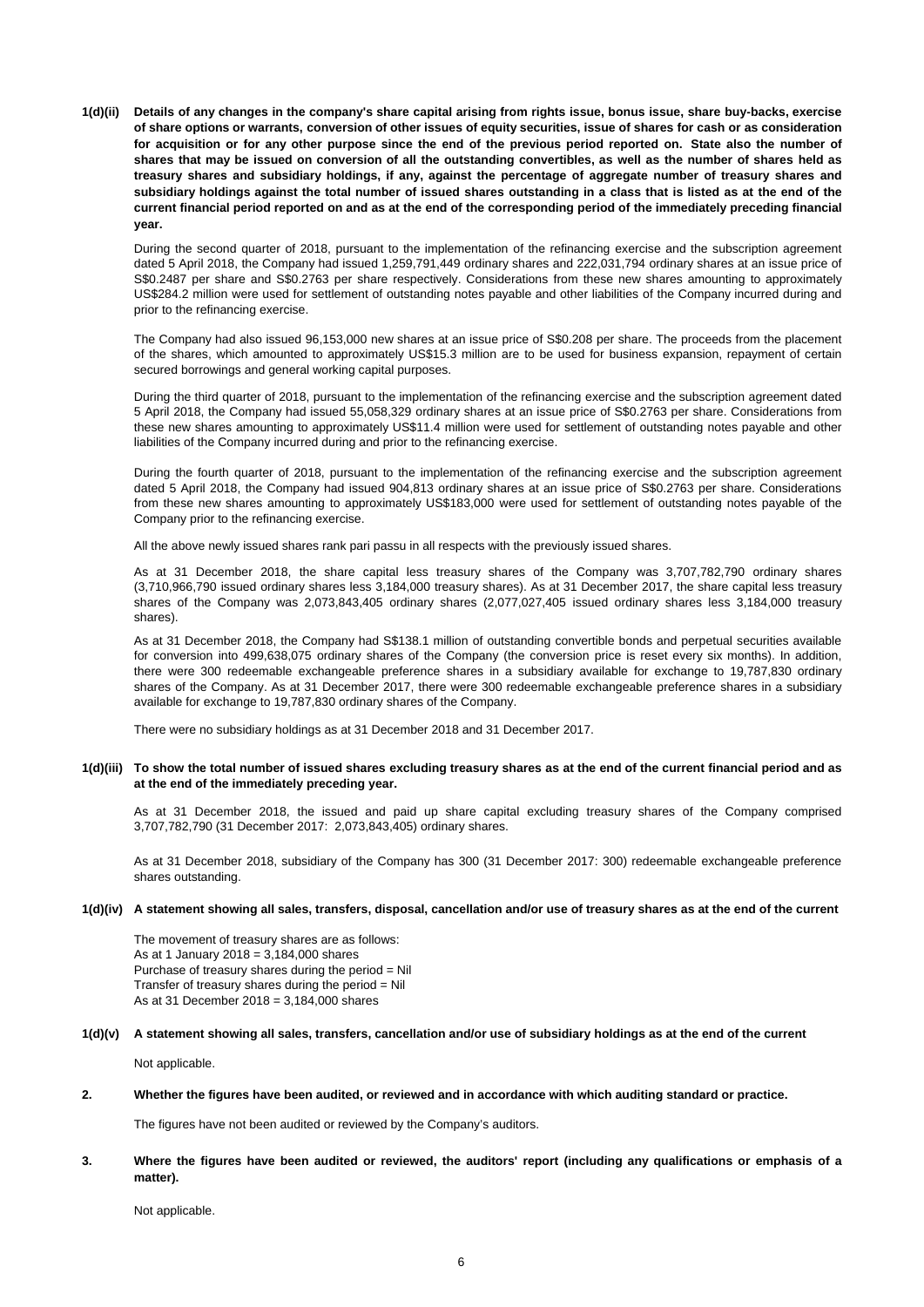#### **4. Whether the same accounting policies and methods of computation as in the issuer's most recently audited annual**

Except as disclosed under note 5 below, the Group has applied the same accounting policies and methods of computation in the financial statements for the current reporting period as that of the audited financial statements for the year ended 31 December 2017.

#### **5.** If there are any changes in the accounting policies and methods of computation, including any required by an accounting **standard, what has changed, as well as the reasons for, and the effect of, the change.**

In December 2017, the Accounting Standards Council (ASC) issued the Singapore Financial Reporting Standards (International) (SFRS(I)). SFRS(I) comprises standards and interpretations that are equivalent to International Financial Reporting Standards (IFRS) as issued by the International Accounting Standards Board (IASB). The Group's financial statements for the financial year ended 31 December 2018 are prepared in accordance with SFRS(I) issued by the ASC, and IFRS issued by the IASB.

The Group has applied the same accounting policies and methods of computation in the financial statements for the current reporting period as that of the audited financial statements for the year ended 31 December 2017, except for the adoption of new/revised SFRS(I) applicable for the financial period beginning 1 January 2018 as follows:

SFRS(I) 1 *First-time Adoption of Singapore Financial Reporting Standards (International)* SFRS(I) 9 *Financial Instruments*

#### **SFRS(I) 1** *First-time Adoption of Singapore Financial Reporting Standards (International)*

SFRS(I) requires that the Group applies SFRS(I) on a retrospective basis and restatement of comparatives may be required because SFRS(I) 1 requires both the opening balance sheet and comparative information to be prepared using the most current accounting policies. SFRS(I) 1 provides mandatory exceptions and optional exemptions from retrospective application, but these are often different from those specific transition provisions in individual FRSs applied to FRS financial statements. Except as described below, the application of the mandatory exceptions and optional exemptions in SFRS(I) 1 did not have any significant impact on the financial statements.

#### Foreign currency translation reserve (FCTR)

The Group elected the optional exemption in SFRS(I) 1 to reset its cumulative FCTR for all foreign operations to nil at the date of transition, and reclassified the cumulative FCTR of US\$30.0 million as at 1 January 2017 determined in accordance with FRS to retained earnings. After the date of transition, any gain or loss on disposal of any foreign operations will exclude translation differences that arose before the date of transition. By electing this optional exemption, the cumulative FCTR increased by US\$30.0 million and retained earnings decreased by the same amount as at 31 December 2017.

#### Fair value as deemed cost for vessels and service rigs

The Group elected the optional exemption in SFRS(I) 1 to measure the vessels and service rigs held by the Company at the date of transition to SFRS(I) at fair value and used that fair value as its deemed cost in its SFRS(I) financial statements.

The fair values of the vessels and service rigs were determined by an external, independent valuation company, having appropriate recognised professional qualifications and recent experience in the category of vessels and service rigs being valued. The carrying amount of plant and equipment and retained earnings of the Group decreased by US\$1.1 billion and US\$405.5 million as at 1 January 2017 and 31 December 2017 respectively. The consolidated income statement for the year ended 31 December 2017 has been restated for the consequential impact from the deemed cost election.

#### **SFRS(I) 9** *Financial Instruments*

SFRS(I) 9 requires the Group to record expected credit losses on all of its loans and trade receivables, either on a 12-month or lifetime basis. The Group adopts the simplified approach and records lifetime expected losses on all trade receivables. The carrying amount of trade receivables and retained earnings of the Group decreased by US\$2.3 million as at 31 December 2017 as a result of applying the expected credit loss model.

#### **Reconciliation of the Group's consolidated statement of financial position**

|                           |                         |                                     | 31 December<br>2017                |  |  |
|---------------------------|-------------------------|-------------------------------------|------------------------------------|--|--|
|                           | 31 December             |                                     |                                    |  |  |
| Group                     | 2017<br><b>US\$'000</b> | <b>SFRS(I) 1</b><br><b>US\$'000</b> | <b>Restated</b><br><b>US\$'000</b> |  |  |
| <b>Non-current assets</b> |                         |                                     |                                    |  |  |
| Plant and equipment       | 1,389,850               | (405, 514)                          | 984,336                            |  |  |
| Joint ventures            | 98,120                  |                                     | 98,120                             |  |  |
| Associates                | 80.817                  |                                     | 80.817                             |  |  |
| Other assets              | 75,517                  |                                     | 75,517                             |  |  |
|                           | 1.644.304               |                                     | 1,238,790                          |  |  |
| <b>Current assets</b>     |                         |                                     |                                    |  |  |
| Trade receivables         | 81,524                  |                                     | 81,524                             |  |  |
| Other current assets      | 154.113                 |                                     | 154.113                            |  |  |
| Assets held for sale      | 9,350                   |                                     | 9,350                              |  |  |
| Cash and cash equivalents | 46.469                  |                                     | 46,469                             |  |  |
|                           | 291,456                 |                                     | 291,456                            |  |  |
| <b>Total assets</b>       | 1,935,760               |                                     | 1,530,246                          |  |  |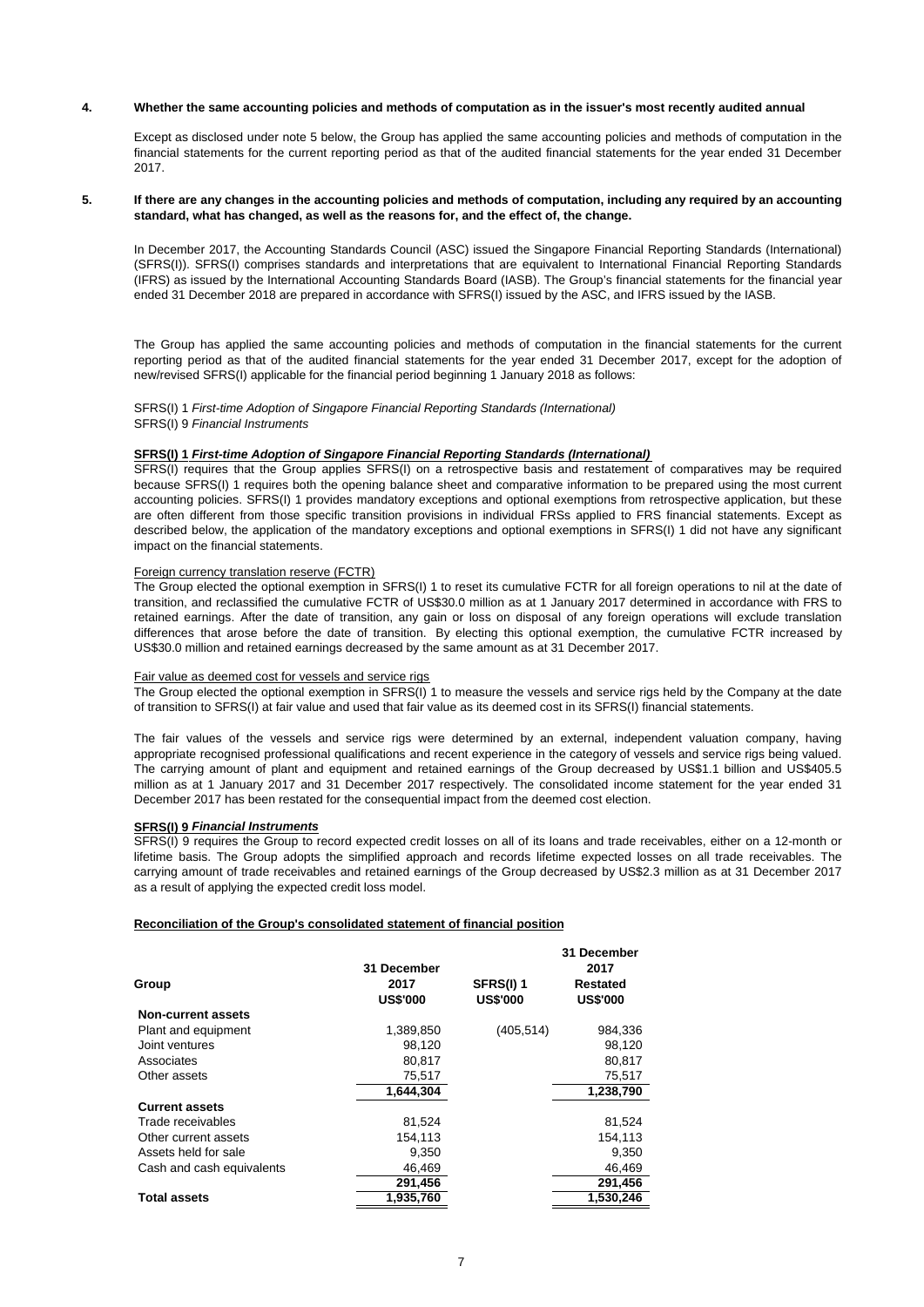# **Reconciliation of the Group's consolidated statement of financial position (cont'd)**

|                                     | 31 December     |                  | 31 December<br>2017 |
|-------------------------------------|-----------------|------------------|---------------------|
| Group                               | 2017            | <b>SFRS(I) 1</b> | <b>Restated</b>     |
|                                     | <b>US\$'000</b> | <b>US\$'000</b>  | <b>US\$'000</b>     |
| <b>Equity</b>                       |                 |                  |                     |
| Share capital                       | 648,940         |                  | 648,940             |
| Perpetual securities                | 116,499         |                  | 116,499             |
| Redeemable exchangeable             |                 |                  |                     |
| preference shares                   | 23,464          |                  | 23,464              |
| Treasury shares                     |                 |                  |                     |
| Reserves                            | (26, 411)       | 29.670           | 3,259               |
| <b>Accumulated losses</b>           | (457,666)       | (435, 184)       | (892, 850)          |
| <b>Total equity</b>                 | 304,826         |                  | (100, 688)          |
| <b>Non-current liabilities</b>      |                 |                  |                     |
| <b>Financial liabilities</b>        | 13              |                  | 13                  |
| Notes payable                       | 361.501         |                  | 361.501             |
| Other payables                      | 26,355          |                  | 26,355              |
|                                     | 387,869         |                  | 387,869             |
| <b>Current liabilities</b>          |                 |                  |                     |
| Trade payables                      | 89,057          |                  | 89,057              |
| Other payables                      | 100,217         |                  | 100,217             |
| <b>Financial liabilities</b>        | 1,002,537       |                  | 1,002,537           |
| Notes payable                       | 44,890          |                  | 44,890              |
| Provision for taxation              | 6,364           |                  | 6,364               |
|                                     | 1,243,065       |                  | 1,243,065           |
| <b>Total liabilities</b>            | 1,630,934       |                  | 1,630,934           |
| <b>Total equity and liabilities</b> | 1,935,760       |                  | 1,530,246           |

# **Reconciliation of the Group's consolidated income statement**

|                                          | 31 December<br>2017<br><b>US\$'000</b> | <b>SFRS(I) 1</b><br><b>US\$'000</b> | 31 December<br>2017<br>Restated<br><b>US\$'000</b> |
|------------------------------------------|----------------------------------------|-------------------------------------|----------------------------------------------------|
| Revenue                                  | 193,108                                |                                     | 193,108                                            |
| Cost of sales and servicing              | (191,304)                              | 75,566                              | (115,738)                                          |
| Gross profit                             | 1,804                                  |                                     | 77,370                                             |
| Other income, net                        | 10,575                                 |                                     | 10,575                                             |
| Administrative expenses                  | (17, 587)                              |                                     | (17, 587)                                          |
| Other operating expenses                 | (961,282)                              | 618,943                             | (342,339)                                          |
| <b>Results from operating activities</b> | (966,490)                              |                                     | (271,981)                                          |
| Finance income                           | 4,513                                  |                                     | 4,513                                              |
| Finance costs                            | (36,546)                               |                                     | (36,546)                                           |
| Net finance loss                         | (32,033)                               |                                     | (32,033)                                           |
| Share of results of associates and       |                                        |                                     |                                                    |
| jointly controlled entities (net of tax) | (22, 978)                              |                                     | (22,978)                                           |
| Results before income tax                | (1,021,501)                            |                                     | (326,992)                                          |
| Income tax expense                       | (868)                                  |                                     | (868)                                              |
| <b>Results after income tax</b>          | (1,022,369                             |                                     | (327,860                                           |

The assessment made by the Group is preliminary as not all transition work requirements have been finalised and therefore may be subject to adjustments.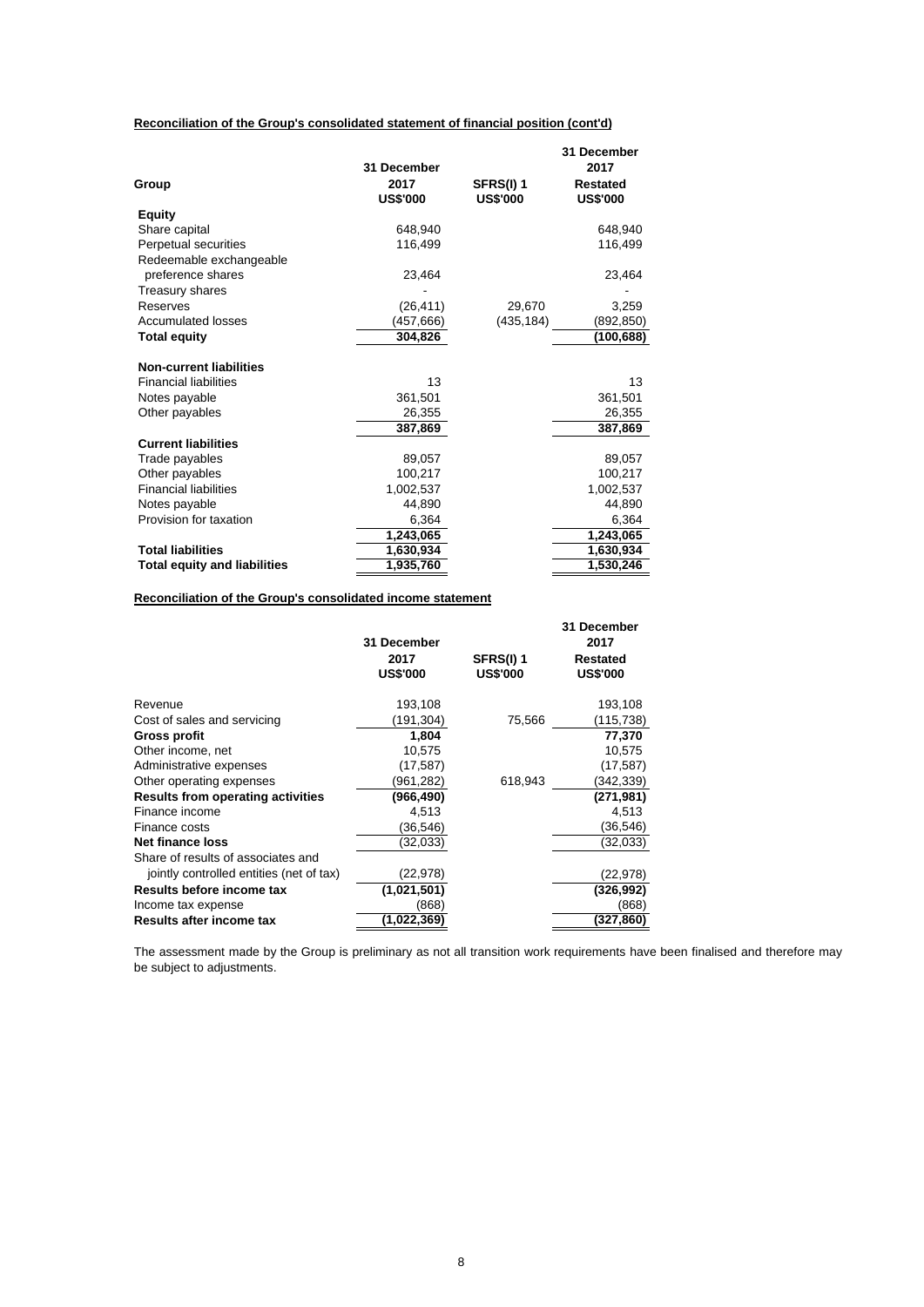**6.** Earnings per ordinary share of the group for the current financial period reported on and the corresponding period of the **immediately preceding financial year, after deducting any provision for preference dividends:-**

|                                      | Group (Fourth Quarter)<br>12 months ended |                        | Group (Year-To-Date)<br>12 months ended |                        |
|--------------------------------------|-------------------------------------------|------------------------|-----------------------------------------|------------------------|
|                                      | 31.12.2018                                | 31.12.2017<br>Restated | 31.12.2018                              | 31.12.2017<br>Restated |
| (in US\$ cents)                      |                                           |                        |                                         |                        |
| (a) Based on weighted average number | $-10.54 \text{ cts}$                      | $-16.06 \text{ cts}$   | $-10.91 \text{ cts}$                    | $-15.95$ cts           |
| (b) On a fully diluted basis         | $-10.54 \text{ cts}$                      | $-16.06 \text{ cts}$   | $-10.91 \text{ cts}$                    | $-15.95$ cts           |
| Note:                                |                                           |                        |                                         |                        |
| Weighted average ordinary shares     |                                           |                        |                                         |                        |
| for calculation of:                  |                                           |                        |                                         |                        |
| Basic earnings per share<br>۰.       | 3,707,703,246                             | 2.073.843.405          | 3,149,357,417                           | 2,073,843,405          |
| Diluted earnings per share*<br>-     | 3,707,703,246                             | 2.073.843.405          | 3,149,357,417                           | 2,073,843,405          |

\* As the year ended 31 December 2018 is in a loss position before fair value adjustments arising from refinancing exercise (nonoperating item), share options and warrants were not included in the computation of the diluted earnings per share because these potential ordinary shares were anti-dilutive.

#### **7.** Net asset value (for the issuer and group) per ordinary share based on the total number of issued shares excluding **treasury shares of the issuer at the end of the:-**

# **(a) current financial period reported on; and**

**(b) immediately preceding financial year.**

|                                                                                                                         | Group       |                        | Company              |            |  |
|-------------------------------------------------------------------------------------------------------------------------|-------------|------------------------|----------------------|------------|--|
|                                                                                                                         | 31.12.2018  | 31.12.2017<br>Restated | 31.12.2018           | 31.12.2017 |  |
| (in US\$ cents)                                                                                                         |             |                        |                      |            |  |
| Net asset value per ordinary share<br>based on existing issued share capital<br>excluding treasury shares as at the end |             |                        |                      |            |  |
| of the year reported on                                                                                                 | $-6.87$ cts | $-4.86$ cts            | $-17.52 \text{ cts}$ | 14.94 cts  |  |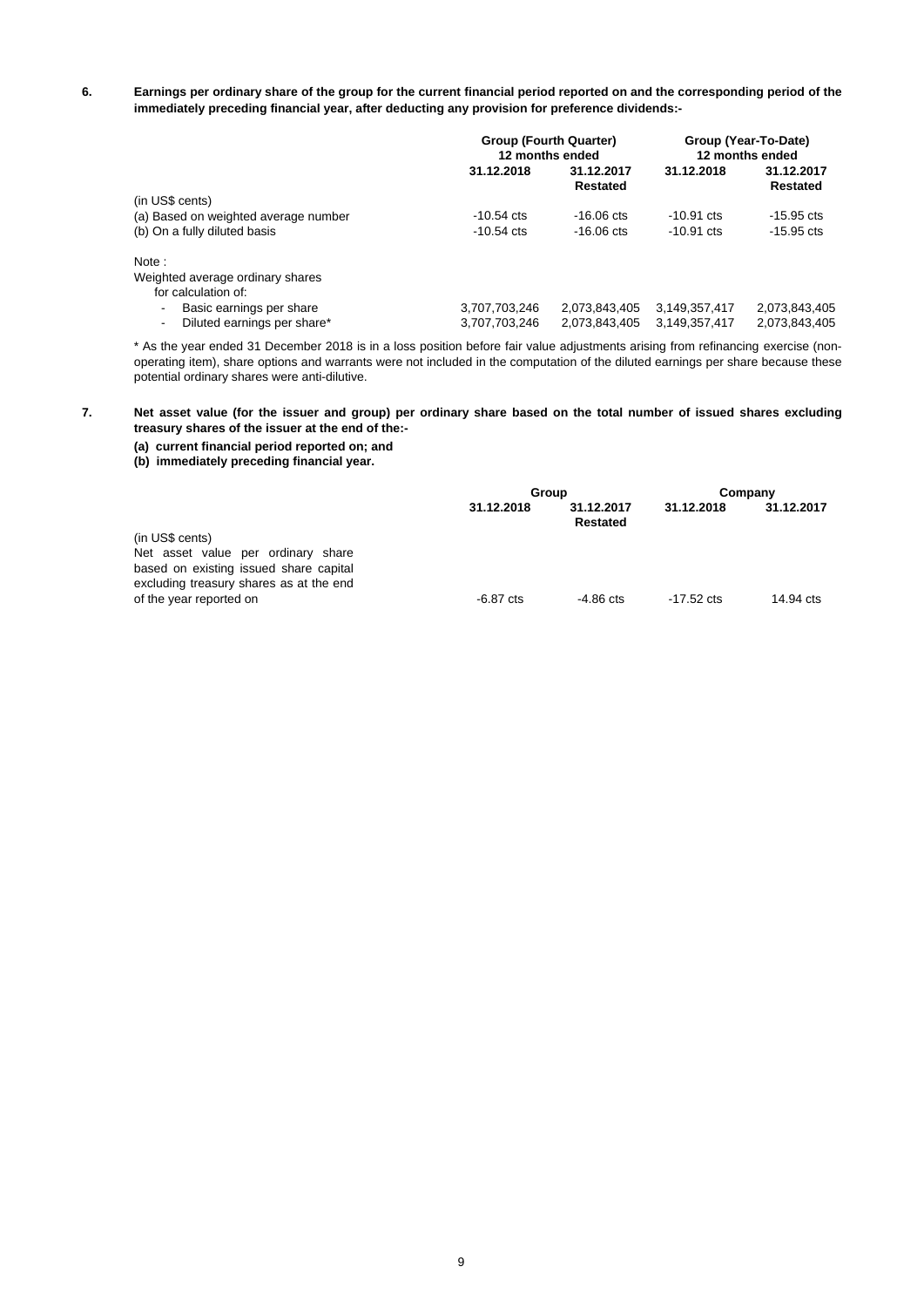**8.** A review of the performance of the group, to the extent necessary for a reasonable understanding of the **group's business. It must include a discussion of the following:-**

**(a) any significant factors that affected the turnover, costs, and earnings of the group for the current financial period reported on, including (where applicable) seasonal or cyclical factors; and**

**(b) any material factors that affected the cash flow, working capital, assets or liabilities of the group during the current financial period reported on.**

## **INCOME STATEMENT REVIEW**

### **4Q18 vs 4Q17**

The Group's revenue for the three months ended 31 December 2018 ("4Q18") decreased by US\$15.0 million (33.5%) to US\$29.7 million as compared to the corresponding three months ended 31 December 2017 ("3Q17"). The decrease in revenue was mainly due to:

- (i) drop in utilisation rates of liftboats and jack-up rigs as a result of continued delays in re-deployment of the Group's assets due to working capital constraints pending finalisation of the additional revolving credit facilities;
- (ii) the systemic problem such as credit crunch faced by shipyards, equipment suppliers and service providers used by the Group. The tighter credit terms imposed by these vendors coupled with the inability of the Group to drawdown the required funds from its secured lenders has severely affected the Group's ability to operate, maintain and deploy its vessels; and
- (iii) overall reduction in charter rates across the Group's fleet of vessels.

The cost of sales and servicing for 4Q18 increased by US\$5.2 million (23.3%) to US\$27.7 million as compared to 4Q17, largely due to higher maintenance costs for vessels that were delayed in re-deployment.

As a result of the above, the Group recorded a gross profit of US\$2.1 million in 4Q18 compared with US\$22.2 million in 4Q17.

Other income in 4Q18 was mainly due to gain on derecognition of an associate as Ausgroup Limited is no longer deemed an associated company of the Group as the Group has ceased to be a controlling shareholder of Ausgroup Limited.

Other operating expenses in 4Q18 mainly comprise impairment losses on loans to joint ventures, plant and equipment, trade receivables and other receivables of US\$362.7 million, and foreign exchange losses of US\$6.7 million. The Group carried out an impairment assessment on its loans to joint ventures, and trade and other receivables by taking into account the oversupply of offshore logistics vessels and jack-up rigs in the industry, and the Group has assessed that the balances are not recoverable based on the market situation.

As compared to 4Q17, other operating expenses mainly comprise impairment losses on plant and equipment, trade receivables and other receivables of US\$278.0 million and foreign exchange losses of US\$6.3 million.

Finance income has increased in 4Q18 mainly due to increase in interest income from loans to joint ventures.

The Group has remeasured the fair value of financial liabilities that were subject to refinancing and has made the necessary adjustments in 4Q18. The remeasurement has resulted in a higher fair value gain.

Finance costs have increased in 4Q18 mainly due to amortisation of the fair value recognised on the Notes payable and term loans during the year.

The share of associates and jointly controlled entities' losses in 4Q18 has increased as compared to 4Q17, mainly due to increase in operating losses from the Group's joint ventures and associates.

The Group generated loss before income tax of US\$390.6 million in 4Q18 as a result of all the above.

Charter income derived from Singapore flagged vessels are exempted from tax under Section 13A of the Income Tax Act of Singapore. Current period income tax expense of US\$0.3 million relates to the corporate tax expense and withholding tax expense incurred by vessels operating in certain overseas waters.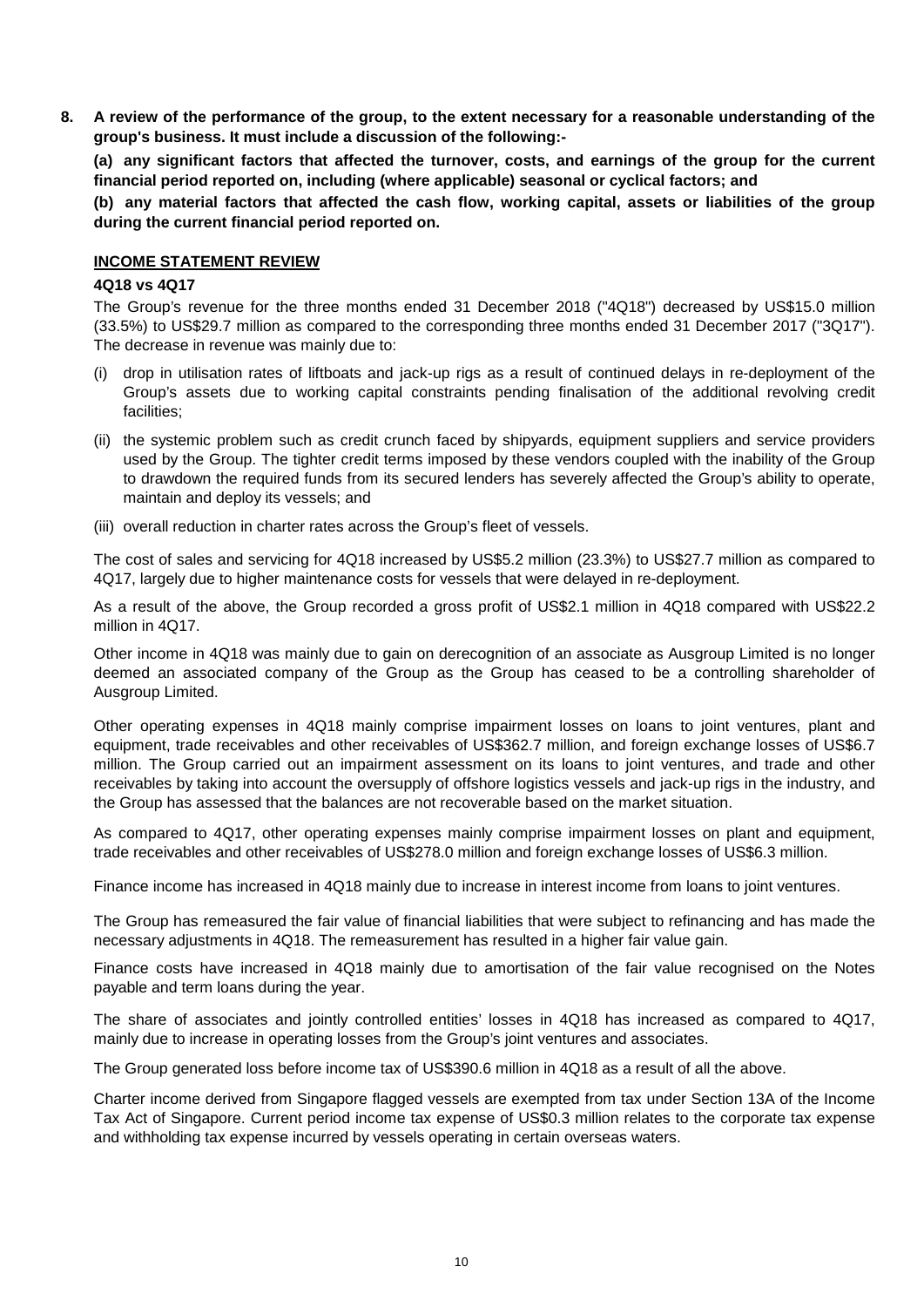# **FY2018 vs FY2017**

The Group's revenue for the year ended 31 December 2018 ("FY18") decreased by US\$74.4 million (38.5%) to US\$118.7 million as compared to the corresponding year ended 31 December 2017 ("FY17"). The decrease in revenue was mainly due to:

- (i) drop in utilisation rates of liftboats and jack-up rigs as a result of continued delays in re-deployment of the Group's assets due to working capital constraints pending finalisation of the additional revolving credit facilities;
- (ii) the systemic problem such as credit crunch faced by shipyards, equipment suppliers and service providers used by the Group. The tighter credit terms imposed by these vendors coupled with the inability of the Group to drawdown the required funds from its secured lenders has severely affected the Group's ability to operate, maintain and deploy its vessels; and
- (iii) overall reduction in charter rates across the Group's fleet of vessels.

The cost of sales and servicing for FY18 decreased by US\$8.7 million (7.5%) to US\$107.0 million as compared to FY17, mainly due to lower depreciation expenses on vessels, offset by higher maintenance costs for vessels that were delayed in re-deployment.

As a result of the above, the Group recorded a gross profit of US\$11.7 million in FY18 compared with US\$77.4 million in FY17.

Other income in FY18 was mainly due to gain on derecognition of an associate as Ausgroup Limited is no longer deemed an associated company of the Group as the Group has ceased to be a controlling shareholder of Ausgroup Limited. Other income in FY17 was mainly due to the gain on disposal of subsidiaries recognised by the Group.

The decrease in administrative expenses in FY18 as compared to FY17 was mainly due to continuing cost cutting measures undertaken by the Group.

Other operating expenses in FY18 mainly comprise impairment losses on loans to joint ventures, plant and equipment, trade receivables and other receivables of US\$362.5 million, and costs incurred on the refinancing exercise. As compared to FY2017, other operating expense mainly comprise impairment losses on plant and equipment, trade receivables and other receivables of US\$278.0 million and foreign exchange losses of US\$31.6 million.

Finance income has increased in FY18 mainly due to increase in interest income from loans to joint ventures.

The Group has measured the fair value of financial liabilities that were subject to refinancing and has recognised fair value gain of US\$112.4 million in FY18.

Finance costs has increased in FY18 mainly due to amortisation of the fair value recognised on the Notes payable and term loans during the year.

The share of losses in FY18 from associates and jointly controlled entities has increased mainly due to increase in operating losses from the Group's joint ventures and associates.

The Group generated loss before income tax of US\$341.8 million in FY18 as a result of all the above.

Charter income derived from Singapore flagged vessels are exempted from tax under Section 13A of the Income Tax Act of Singapore. Current period income tax expense of US\$2.5 million relates to the corporate tax expense and withholding tax expense incurred by vessels operating in certain overseas waters.

# **STATEMENT OF FINANCIAL POSITION REVIEW**

# **Non-current Assets**

The Group's Non-current Assets amounted to US\$1,083.6 million as at 31 December 2018. The decrease in Noncurrent Assets was mainly due to impairment losses made on loan to joint ventures, plant and equipment and other assets. The decrease in investment in Associates mainly due to the derecognition of an associate as Ausgroup Limited is no longer deemed to be an associated company of the Group as the Group has ceased to have significant influence over Ausgroup Limited.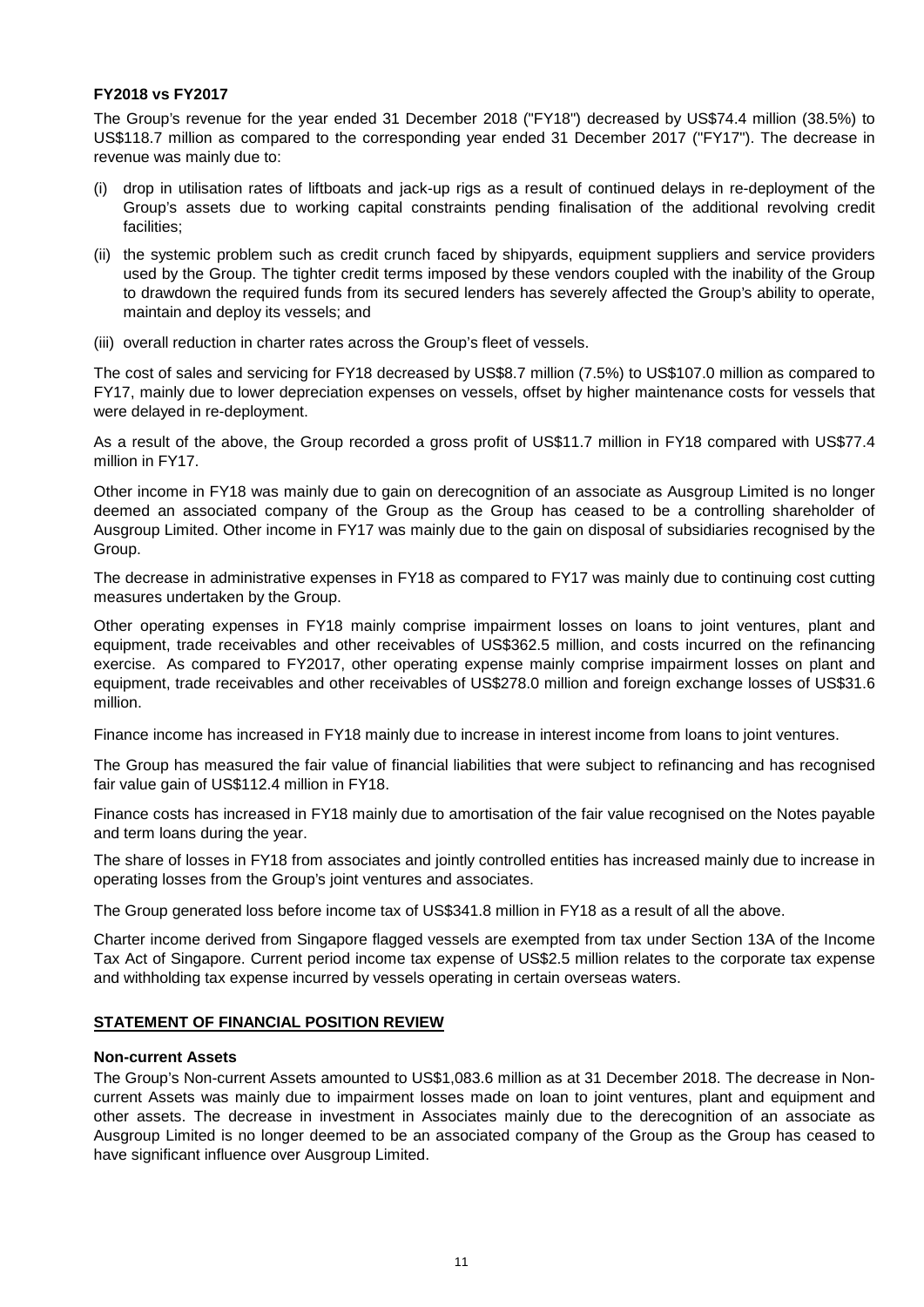# **Current Assets**

The Group's Current Assets amounted to US\$258.5 million as at 31 December 2018. The decrease as compared to the Group's Current Assets as at 31 December 2017 was mainly due to impairment of trade receivables and other current assets, and collections of charter hire receipts, partially offsetted by increase in cash and cash equivalents.

## **Total Liabilities**

The Group's Total Liabilities amounted to US\$1,596.9 million as at 31 December 2018. The decrease in Total Liabilities was mainly due to the conversion of Notes Payable and accrued liabilities into share capital of the Company, pursuant to the Group's refinancing exercise. In addition, the Group has measured the financial liabilities that were subject to refinancing at fair value and this has resulted in lower carrying amount for these financial liabilities. This is offset by drawdown of additional borrowings for modification and capital expenditure on the Group's Liftboats, Jack up rigs and offshore logistic vessels and repayment of certain joint venture bank loans pursuant to the Group's refinancing exercise, amounting to US\$64.1 million and US\$124.2 million respectively.

The financial liabilities of the Group has been reclassified to non-current as the Group has deemed the loan restructuring completed as at 31 December 2018.

### **Total Equity**

The decrease in Total Equity was attributable mainly due to the loss generated for the year, offset by conversation of Notes Payable to share capital.

# **Going concern**

## **Group**

The Group has net liabilities of US\$254.8 million as at 31 December 2018 . This was mainly due to the losses incurred by the Group during the year as described above. The Group will endeavour to engage closely with the secured lenders to complete the required documentation in order to expedite the drawdown of the additional revolving credit facilities from the secured lenders to deploy the Group's vessels back to work

As previously announced in our 3Q18 results on 8 November 2018, the Group was in preliminary discussions with potential strategic investors, and continues to work with these investors and partners to grow its market share in the Liftboat business as well as strengthen the Group's financial position. Subsequent to these positive discussions, certain due diligence on the Group was commenced by one of these potential strategic investor groups.

These discussions have since reached an advanced stage.

Notwithstanding the net liability position of the Group, the Board believes that the Group's going concern assumption is appropriate for the following reasons:

- (1) the Group is still currently generating positive operating cash flows, and barring any unforeseen circumstances, the Group is expected to continue to generate positive cash flows for the foreseeable future;
- (2) the Group is in a net current asset position as of 31 December 2018, and is able to meet its short term obligations as and when they fall due; and
- (3) the Refinancing Exercise of the Group was completed in 2018, with the earliest bullet repayment on the Group's borrowings due only in November 2023. This has provided the Group with a runway to reduce its debt to a sustainable level and achieve a sustainable capital structure.

## **Company**

The Company has net liabilities and net current liabilities of US\$649.7 million and US\$301.3 million respectively as at 31 December 2018. The Company's net liabilities position was mainly due to the impairment losses made on investments in subsidiaries as a result of the losses incurred by the subsidiaries during the year. The Company's net current liabilities position was mainly due to amount due to subsidiaries of US\$323.2 million as at 31 December 2018. If the amount due to subsidiaries of US\$323.2 million were excluded from the net current liabilities position of the Company, it would result in a net current asset position of US\$21.9 million.

The Board believes that the Company's going concern assumption is appropriate based on the reasons described above for the Group as the Company is dependant on the performance of the subsidiaries to recover its investments.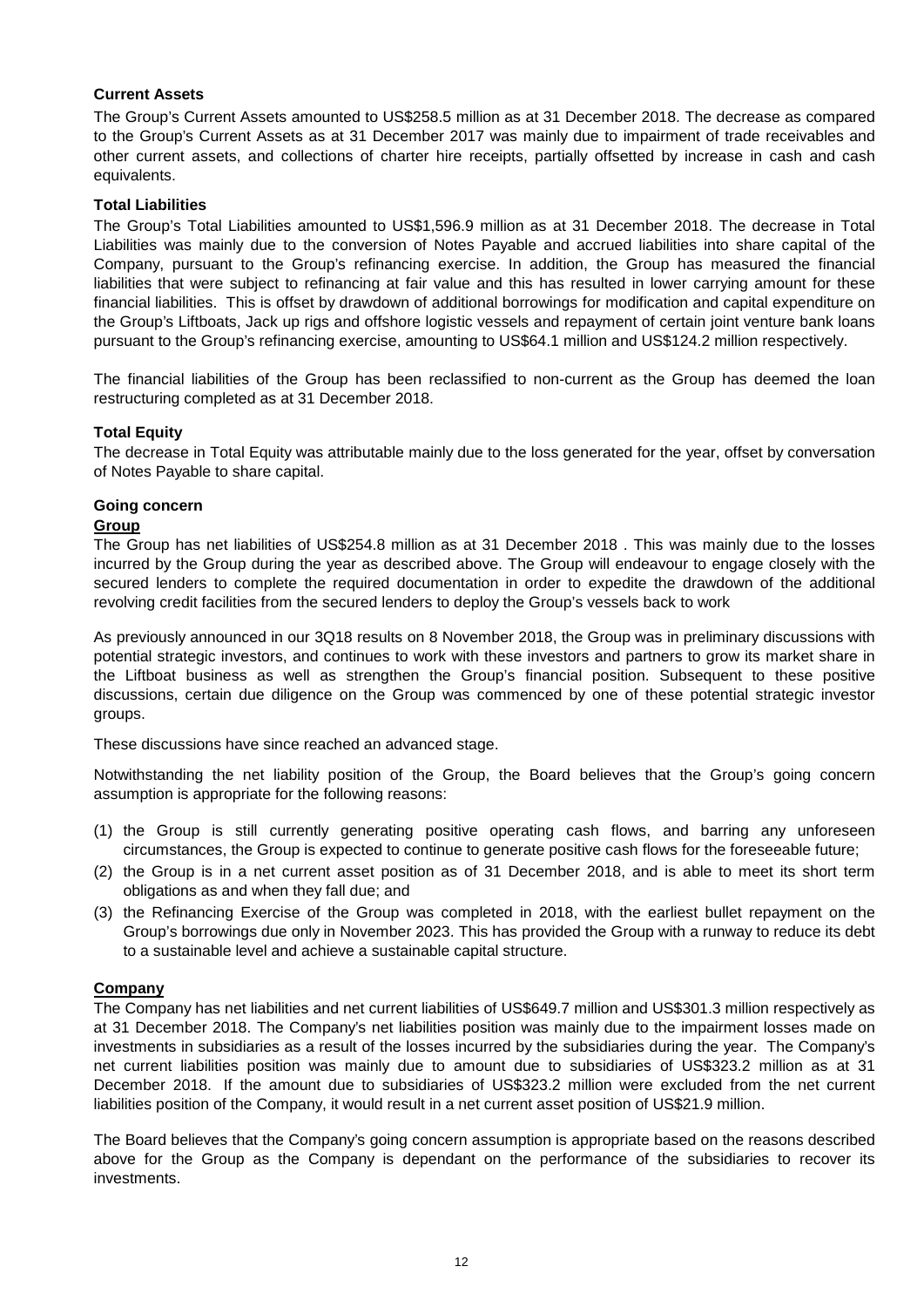# **STATEMENT OF CASH FLOWS REVIEW**

# **Cash Flow from Operating Activities**

The Group's net cash inflow from operating activities was US\$25.7 million. This was mainly due to the net cash generated by the operations of the Group.

# **Cash Flow from Investing Activities**

The Group's net cash used in investing activities was US\$181.3 million. This was mainly due to increase in shareholder loans to joint ventures, and deployment of funds towards the vessels and assets under construction, partially offsetted by the proceeds from sale of plant and equipment.

# .**Cash Flow from Financing Activities**

The Group's net cash from financing activities was US\$159.5 million. This was mainly due to drawdown of additional borrowings for modification and capital expenditure on the Group's Liftboats, Jack up rigs and offshore logistic vessels and repayment of certain joint venture bank loans pursuant to the Group's refinancing exercise, amounting to US\$64.1 million and US\$124.2 million respectively, offset by repayment of bank loans.

# **9. Where a forecast, or a prospect statement, has been previously disclosed to shareholders, any variance between it and the actual results.**

In line with the profit guidance announcement released on SGX-ST on 4 February 2019.

10. A commentary at the date of the announcement of the significant trends and competitive conditions of the industry in which the group operates and any known factors or events that may affect the group in the **next reporting period and the next 12 months.**

The overall market conditions remains challenging for the Group due to the uncertainty in the oil prices that has affected the Group's clients as well as the persistent oversupply of certain marine assets like tugs, barges, workboats and jack ups. The availability of funds from the lenders will also be crucial to the Group's ability to put its mainly production related asset into deployment to meet the requirement from its clients. The management will continue to work intensely with the secured lenders on the drawdown of the required funds. In addition, the Group will continue to engage with potential strategic investors and partners.

# **11. Dividend**

## *(a) Current Financial Period Reported On*

Any dividend declared for the current financial period reported on? None

# *(b) Corresponding Period of the Immediately Preceding Financial Year*

None Any dividend declared for the corresponding period of the immediately preceding financial year?

# *(c) Date payable*

Not applicable

### *(d) Books closure date*

Not applicable

### **12. If no dividend has been declared/recommended, a statement to that effect**

Not applicable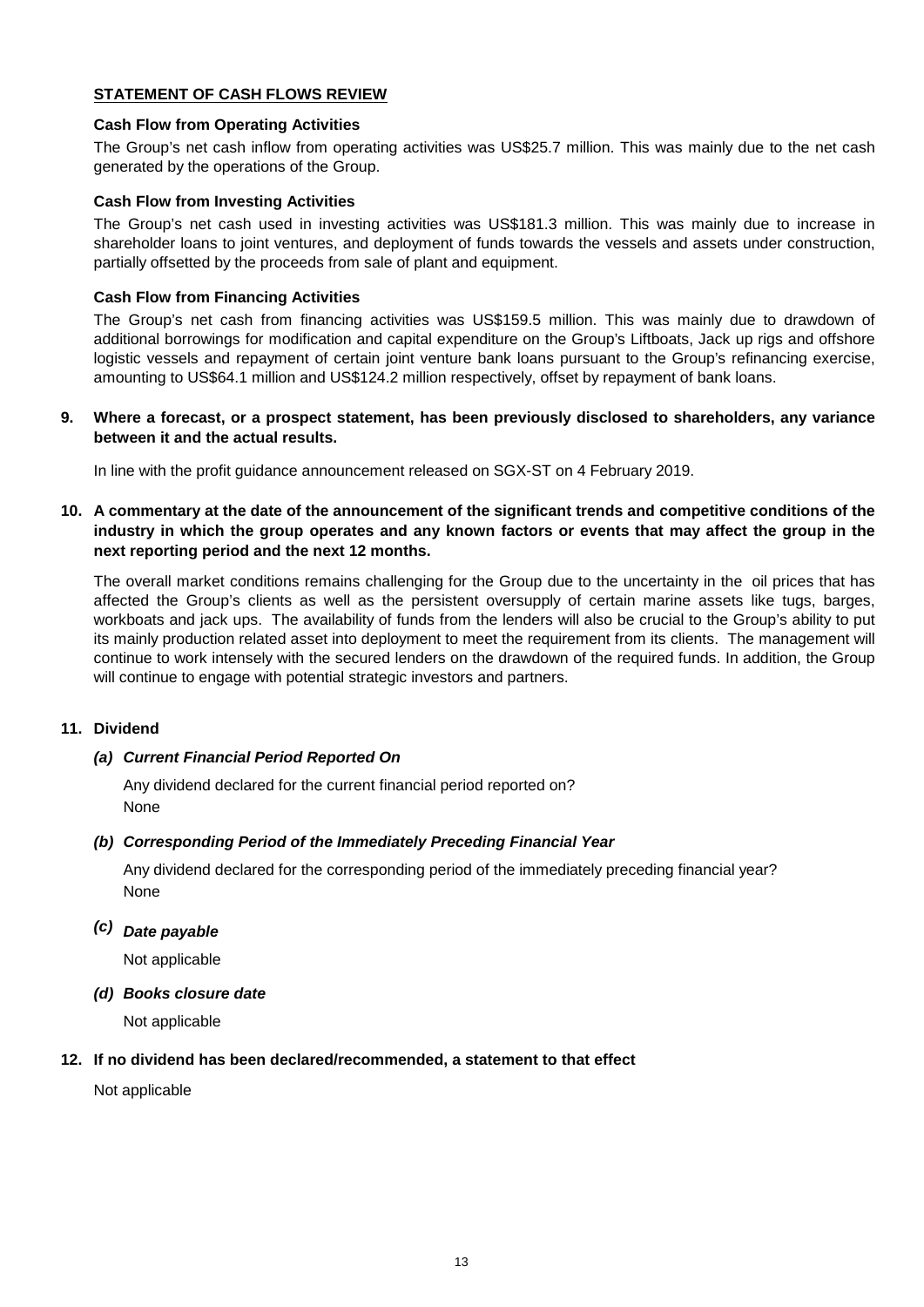# 13. If the Group has obtained a general mandate from shareholders for IPTs, the aggregate value of such transactions as required under Rule 920(1)(a)(ii). If no IPT mandate has been obtained, a statement to that **effect.**

There was no interested person transaction during the period under review. The Company has not obtained a general mandate from shareholders for interested person transaction.

# **14. Confirmation of undertakings from Directors and Executive Officers**

The Company has procured undertakings from all its directors and executive officers in compliance with Listing Rule 720(1).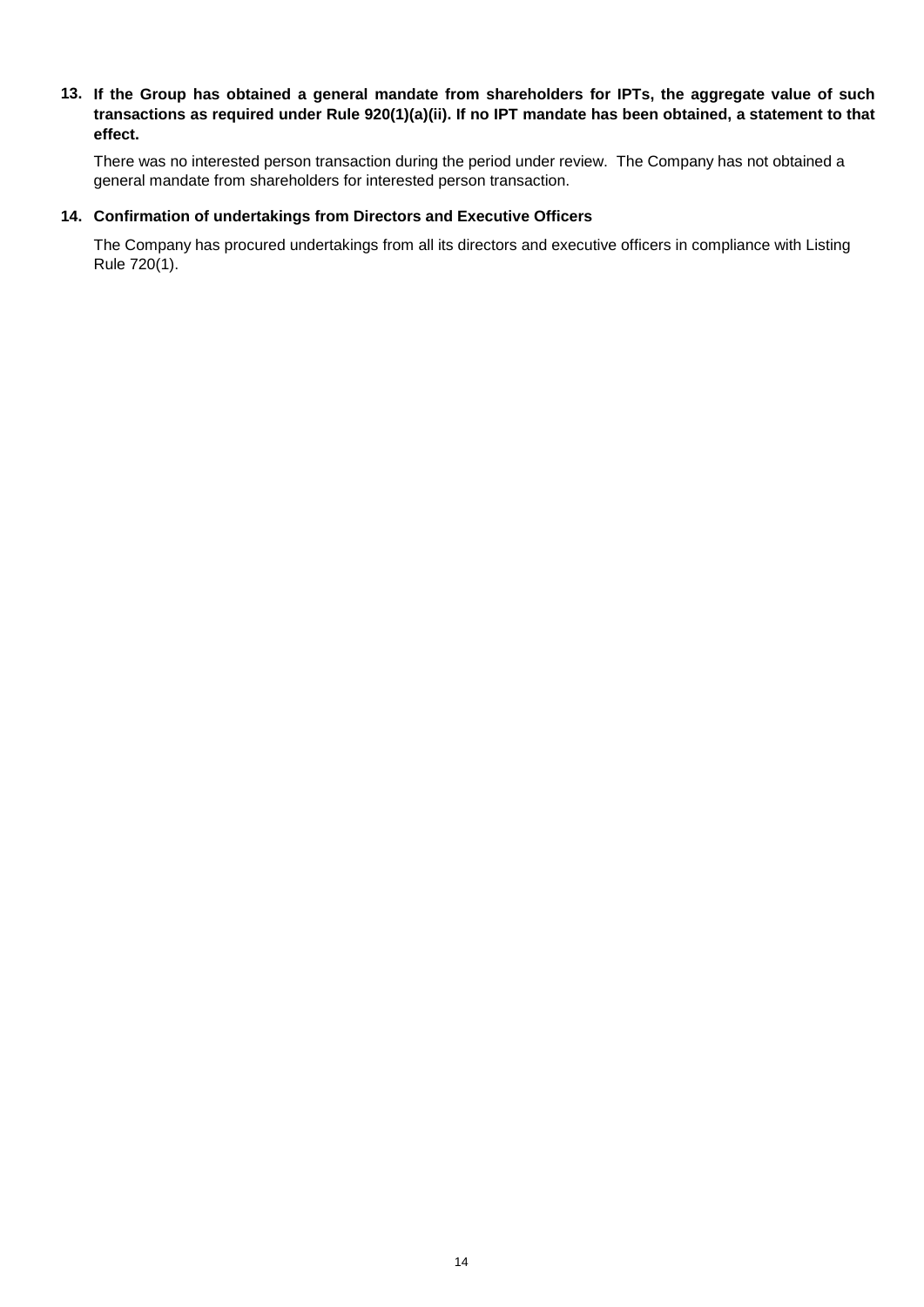#### **PART II - ADDITIONAL INFORMATION REQUIRED FOR FULL YEAR ANNOUNCEMENT**

(This part is not applicable to Q1, Q2, Q3 or Half Year Results)

#### **15. Segmented revenue and results for business or geographical segments (of the group) in the form presented in the issuer's most**

During the current year, management has rationalised and made changes to its operating segments by focusing on the various segment of the fleet (i) Liftboats, (ii) Jack up Rigs and (iii) Offshore Support Logistic Services.

#### **Business Segments**

|                                                                                                   |                 |                 | <b>Offshore</b>            |                 |                 |
|---------------------------------------------------------------------------------------------------|-----------------|-----------------|----------------------------|-----------------|-----------------|
|                                                                                                   |                 |                 | <b>Support</b><br>Logistic |                 | <b>Total</b>    |
|                                                                                                   | Liftboats       | Jack-up Rigs    | <b>Services</b>            | <b>Others</b>   | operations      |
| Year ended 31 December 2018                                                                       | <b>US\$'000</b> | <b>US\$'000</b> | <b>US\$'000</b>            | <b>US\$'000</b> | <b>US\$'000</b> |
| Revenue                                                                                           | 68,737          | 40,463          | 8,948                      | 548             | 118,696         |
| Reportable segment results from operating activities                                              | 21,139          | 16,435          | (1,057)                    | 548             | 37,065          |
| Depreciation expense                                                                              | (27,600)        | (16, 947)       | (6,327)                    |                 | (50, 874)       |
| Impairment loss on plant and equipment<br>Writeoff/Impairment loss on trade receivables and loans |                 | (64, 252)       | (15, 921)                  |                 | (80, 173)       |
| to joint venture                                                                                  | (34, 266)       | (223, 707)      | (24, 397)                  |                 | (282, 370)      |
| Other income                                                                                      | 3,722           | 5,174           | 918                        | 6,397           | 16,211          |
| Share of results of associates and joint ventures,                                                |                 |                 |                            |                 |                 |
| net of tax                                                                                        | 1,402           | (15, 677)       | (6, 267)                   | (18, 324)       | (38, 866)       |
| Finance income                                                                                    | 64              | 3,964           | 3,674                      |                 | 7,702           |
| Finance expense                                                                                   | (17,075)        | (17, 787)       | (10, 123)                  |                 | (44, 985)       |
| Unallocated expenses                                                                              |                 |                 |                            |                 | 94,443          |
| Profit before income tax                                                                          |                 |                 |                            |                 | (341, 847)      |
| Income tax expense                                                                                |                 |                 |                            |                 | (2, 492)        |
| Profit for the year                                                                               |                 |                 |                            |                 | (344, 339)      |
| Reportable segment assets                                                                         | 764,115         | 242,668         | 93,327                     |                 | 1,100,110       |
| Investment in associates and joint ventures                                                       | 70,281          |                 | 31,896                     | 31,941          | 134,118         |
| Unallocated assets                                                                                |                 |                 |                            |                 | 107,873         |
| <b>Total assets</b>                                                                               |                 |                 |                            |                 | 1,342,101       |
| Reportable segment liabilities                                                                    | 636,212         | 833,109         | 90,935                     |                 | 1,560,256       |
| Unallocated liabilities                                                                           |                 |                 |                            |                 | 36,597          |
| <b>Total liabilities</b>                                                                          |                 |                 |                            |                 | 1,596,853       |
| Capital expenditure                                                                               | 62,570          | 9,698           | 2,078                      |                 | 74,346          |
| Unallocated capital expenditure                                                                   |                 |                 |                            |                 | 22              |
| Total capital expenditure                                                                         |                 |                 |                            |                 | 74,368          |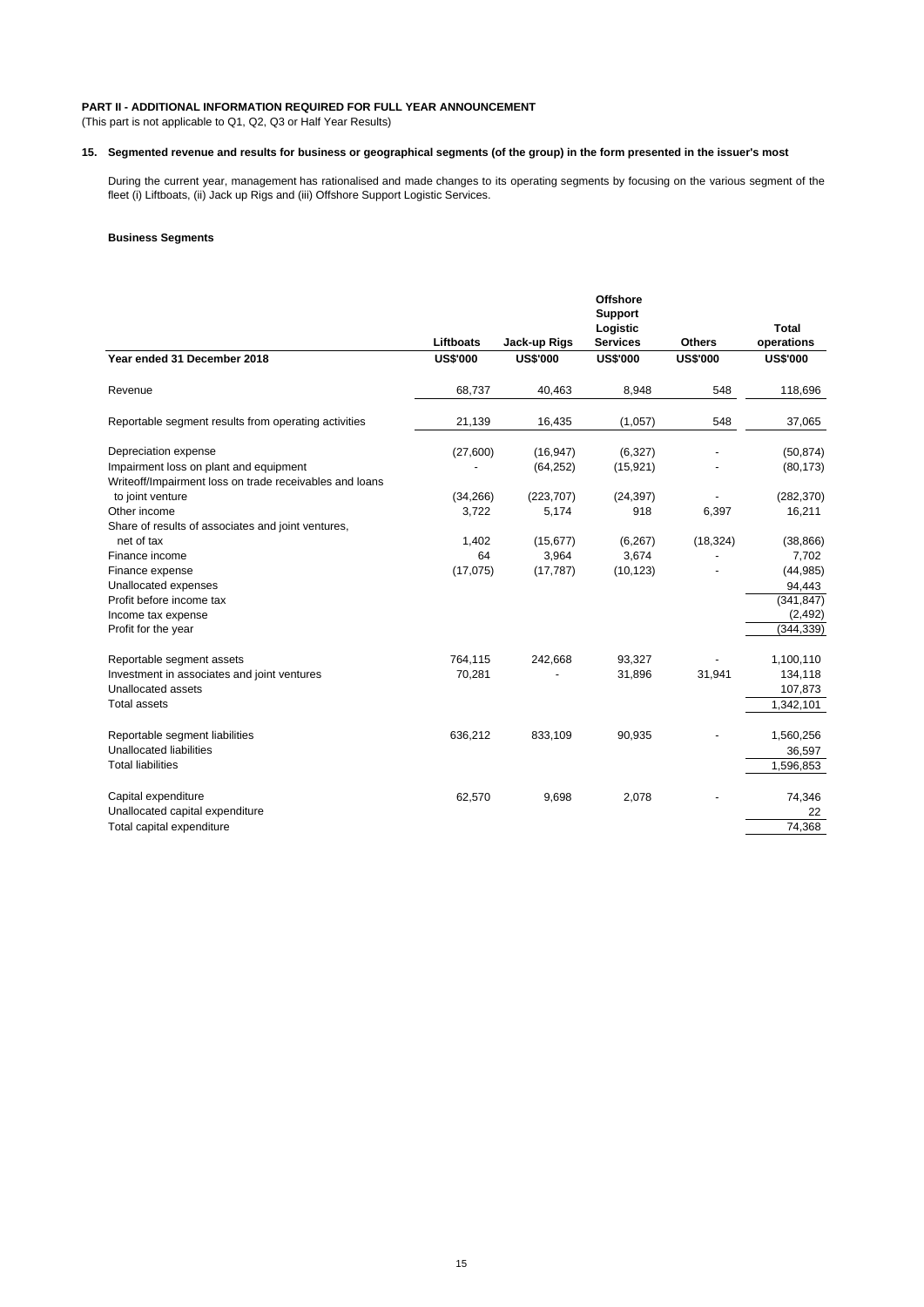|           |                                                      | <b>Offshore</b>                                         |                                                                                         |                                  |
|-----------|------------------------------------------------------|---------------------------------------------------------|-----------------------------------------------------------------------------------------|----------------------------------|
|           |                                                      |                                                         |                                                                                         |                                  |
|           |                                                      |                                                         |                                                                                         | <b>Total</b>                     |
|           |                                                      |                                                         |                                                                                         | operations                       |
|           |                                                      |                                                         |                                                                                         | <b>US\$'000</b>                  |
| 95,969    | 76,238                                               | 20,359                                                  | 542                                                                                     | 193,108                          |
| 67,566    | 59,917                                               | 15,830                                                  | 542                                                                                     | 143,855                          |
| (27, 582) | (29, 684)                                            | (9,219)                                                 |                                                                                         | (66, 485)                        |
|           | (64, 816)                                            | (13, 563)                                               |                                                                                         | (78, 379)                        |
| (49, 210) | (138, 605)                                           | (11, 761)                                               |                                                                                         | (199, 576)                       |
| 10,575    |                                                      |                                                         |                                                                                         | 10,575                           |
| 5         | (1, 198)                                             | 6,906                                                   | (21,900)                                                                                | (16, 187)                        |
| 1,425     | 1,924                                                | 1,164                                                   |                                                                                         | 4,513                            |
|           |                                                      |                                                         |                                                                                         | (36, 546)                        |
|           |                                                      |                                                         |                                                                                         | (81, 971)                        |
|           |                                                      |                                                         |                                                                                         | (320, 201)                       |
|           |                                                      |                                                         |                                                                                         | (2,892)                          |
|           |                                                      |                                                         |                                                                                         | (323,093)                        |
| 698,979   | 298,053                                              | 284,280                                                 |                                                                                         | 1,281,312                        |
| 21,592    | 37,943                                               | 38,585                                                  | 80,817                                                                                  | 178,937                          |
|           |                                                      |                                                         |                                                                                         | 69,997                           |
|           |                                                      |                                                         |                                                                                         | 1,530,246                        |
|           |                                                      |                                                         |                                                                                         | 1,577,704                        |
|           |                                                      |                                                         |                                                                                         | 53,230                           |
|           |                                                      |                                                         |                                                                                         | 1,630,934                        |
| 10,472    | 26,442                                               | 481                                                     |                                                                                         | 37,395                           |
|           |                                                      |                                                         |                                                                                         | 45                               |
|           |                                                      |                                                         |                                                                                         | 37,440                           |
|           | Liftboats<br><b>US\$'000</b><br>(16, 172)<br>570,588 | Jack-up Rigs<br><b>US\$'000</b><br>(15, 269)<br>589,585 | <b>Support</b><br>Logistic<br><b>Services</b><br><b>US\$'000</b><br>(5, 105)<br>417,531 | <b>Others</b><br><b>US\$'000</b> |